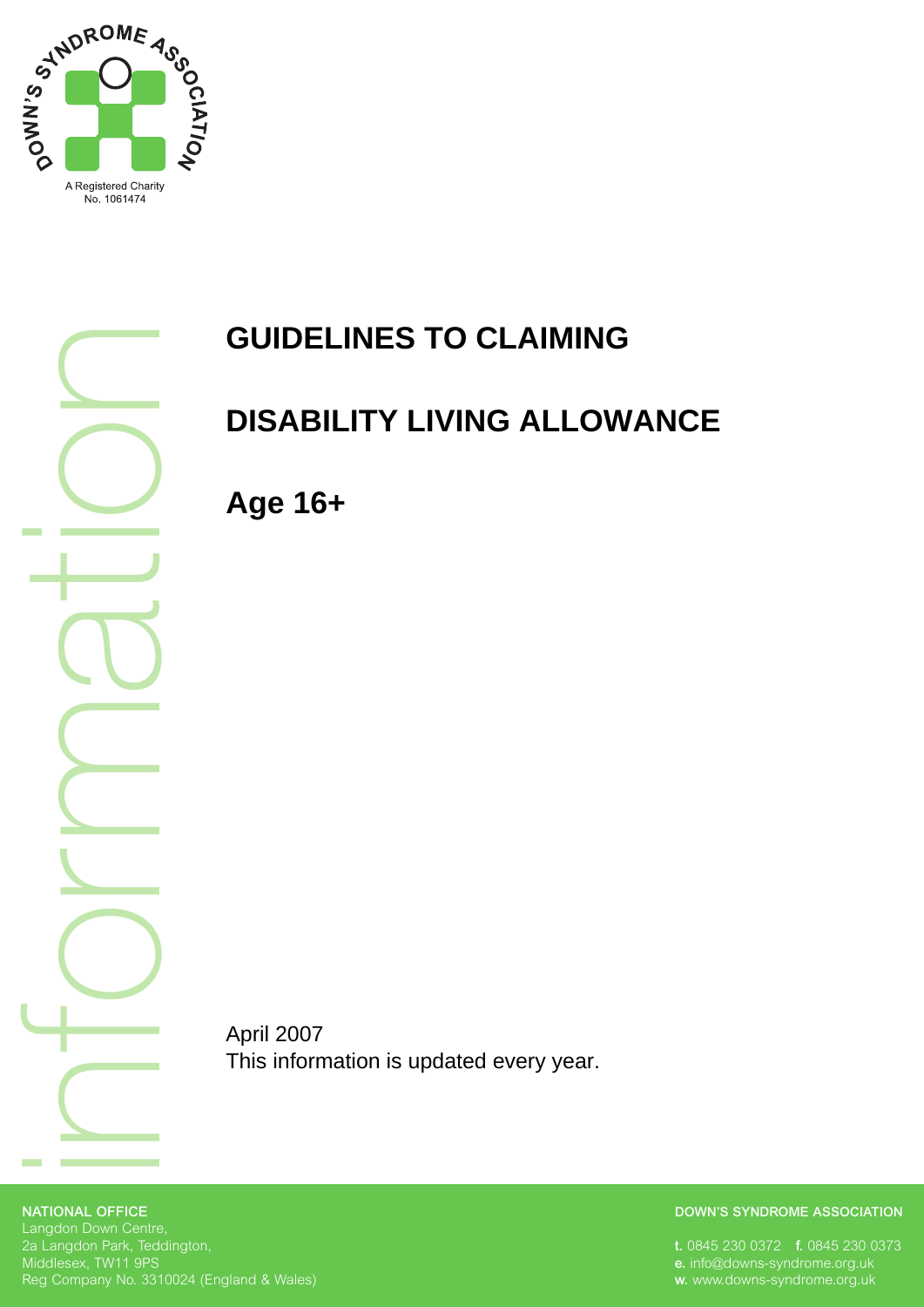# **INDEX TO GUIDELINES**

| How to use these guidelines                             | <b>PAGE</b><br>3 |
|---------------------------------------------------------|------------------|
| <b>Introducing Disability Living Allowance</b>          | 4                |
| How does Disability Living Allowance work?              | 4                |
| Renewal claims at 16                                    | 5                |
| Claiming Incapacity Benefit and Income Support at 16    | 6                |
| The claim form                                          | 7                |
| Disability Living Allowance - the mobility component    | 10               |
| The rules for the mobility component                    | 10               |
| Filling in the form - the mobility component            | 15               |
| <b>Disability Living Allowance - the care component</b> | 20               |
| The rules for the care component                        | 20               |
| Filling in the form - the care component                | 25               |
| <b>Other information about DLA</b>                      | 30               |
| The non-disability conditions                           | 30               |
| Revisions, supersessions and appeals                    | 30               |
| Length of award                                         | 33               |
| Renewal claims                                          | 33               |
| Appointees                                              | 33               |
| What rate should an adult with Down's syndrome get?     | 33               |
| DLA and other benefits                                  | 34               |
| Useful addresses                                        | 36               |

### **Change of name**

**Please note:** The Department of Social Security is now called the Department for Work and Pensions (DWP). Benefits Agency offices and Jobcentres are being re-structured and re-named. They will be referred to as DWP offices in this leaflet.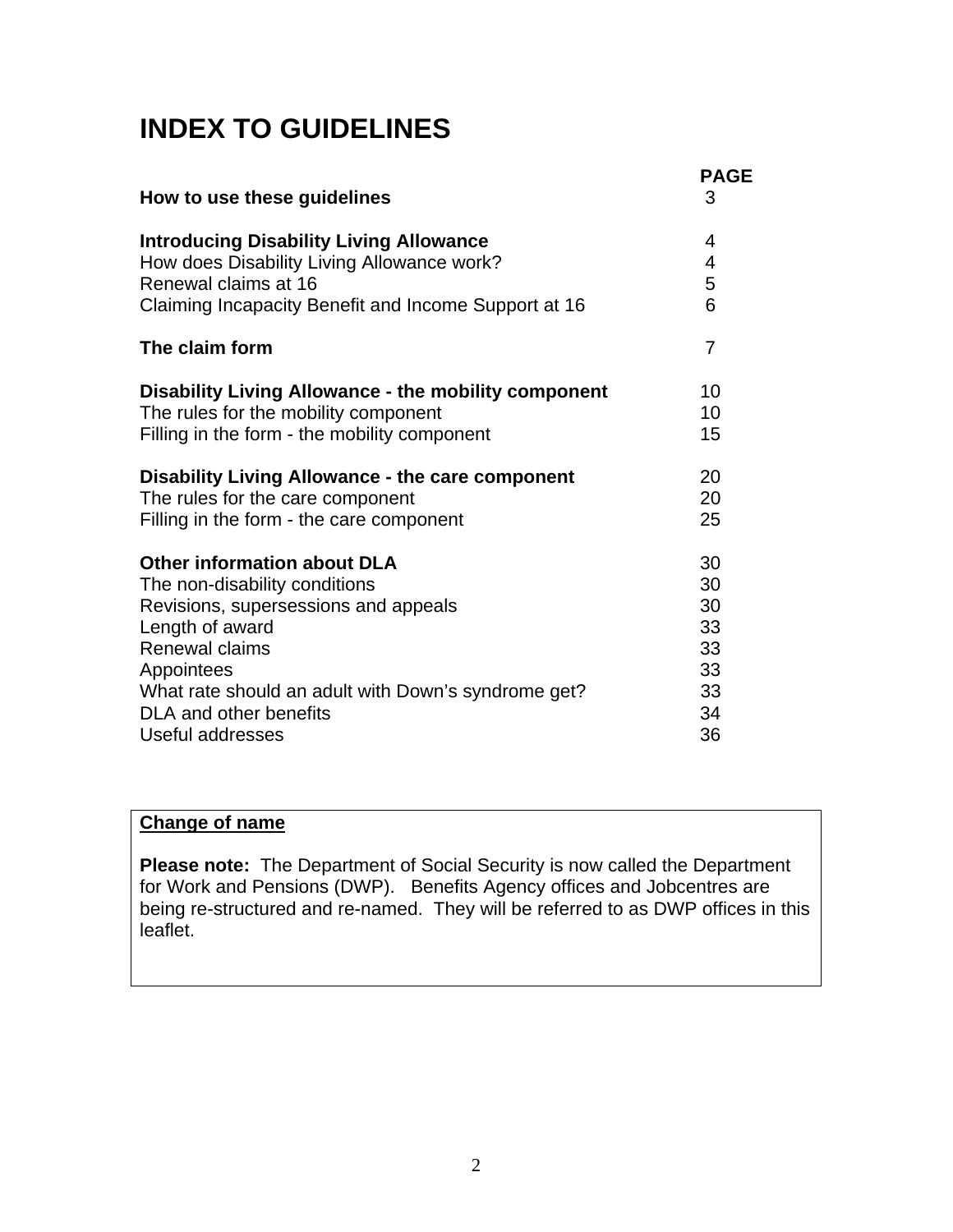## **HOW TO USE THESE GUIDELINES**

Your child is coming up to or has reached the age of 16. The DWP always looks at DLA again at this age. Your child will now be assessed under the "adult" rules for DLA. Although you have probably filled in the forms several times by now, it can be difficult at this stage. The "adult" rules are slightly different. Also your child may be more independent and may need different sorts of help now. These guidelines are to explain the rules and to help you fill in the form.

The first section gives a general outline how the benefit works, and how to claim it. Then we give details about the rules for the mobility component, and suggestions on answering the mobility questions on the form. This is followed by the rules for the care component, and suggestions about filling in the care questions on the form. Finally, we give information about other aspects of DLA. The sections about the rules may look complicated. But it is much easier to fill in the form if you understand the reason behind the questions.

You may not need to read the whole leaflet. Select the sections that are helpful for you.

#### **Don't be put off**

Filling in the claim form for DLA may be upsetting. It will make you look at negative aspects for your child - what she or he can't do, instead of the positive things. Some of the terms used may seem harsh. It is important, however, not to underestimate your child's needs when you are filling in the form. You need to give full details, even though your child has been getting DLA.

If you need more information or advice about claiming DLA, please contact:

Christina Katic or Helen Wild, Welfare Benefits Advisers Down's Syndrome Association Langdon Down Centre 2A Langdon Park Middlesex TW11 9PS Tel: 0845 230 0372 Mon-Fri 10am - 4pm

### **We produce these guidelines for children and adults at different ages and they are updated every year.**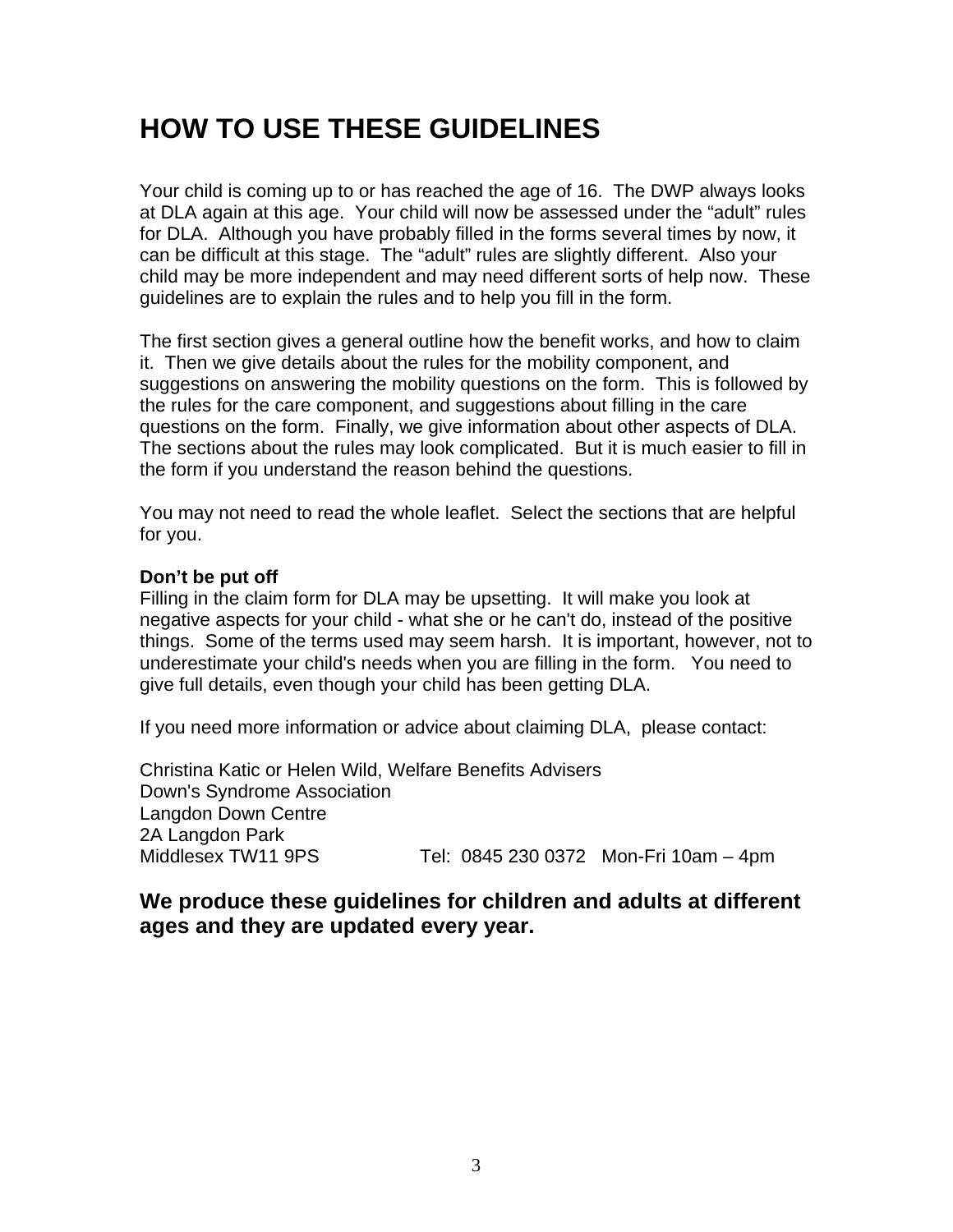# **INTRODUCING DISABILITY LIVING ALLOWANCE**

Disability Living Allowance (DLA) is a benefit for people under the age of 65 who have a long term illness or disability. It is designed to help meet the extra costs of having a disability or long term illness.

Our Association believes that most people with Down's syndrome are entitled to some level of DLA.

#### **Claiming as an adult at age 16**

At the age of 16, a young person is considered to be an adult, claiming in their own right. The DWP assume that the young adult will be dealing with their claim themselves. But young people with Down's syndrome will probably not be able to deal with their claim themselves at 16. In most cases, a parent (or other carer) becomes an appointee for their child. This means that the DWP will deal with the appointee instead. See p 34 for information about becoming an appointee.

#### **Do your income or savings matter?**

Disability Living Allowance is not means-tested so it does not matter how much your or your child's savings or income are.

#### **Will getting DLA reduce other benefits you get?**

Getting DLA does not reduce the amount of other benefits you or your child may get. It is paid on top of other benefits and may increase the amount of benefit you get.

## **How does Disability Living Allowance work?**

Disability Living Allowance is made up of two parts, the mobility component and the care component.

**The mobility component** is paid to someone who needs help with getting around out of doors.

- There are two rates of the mobility component.
- You can claim the higher rate at 3 years old, and the lower rate at 5.

See "The mobility component – the rules", pages 10-14.

**The care component** is paid to someone who needs help with personal care.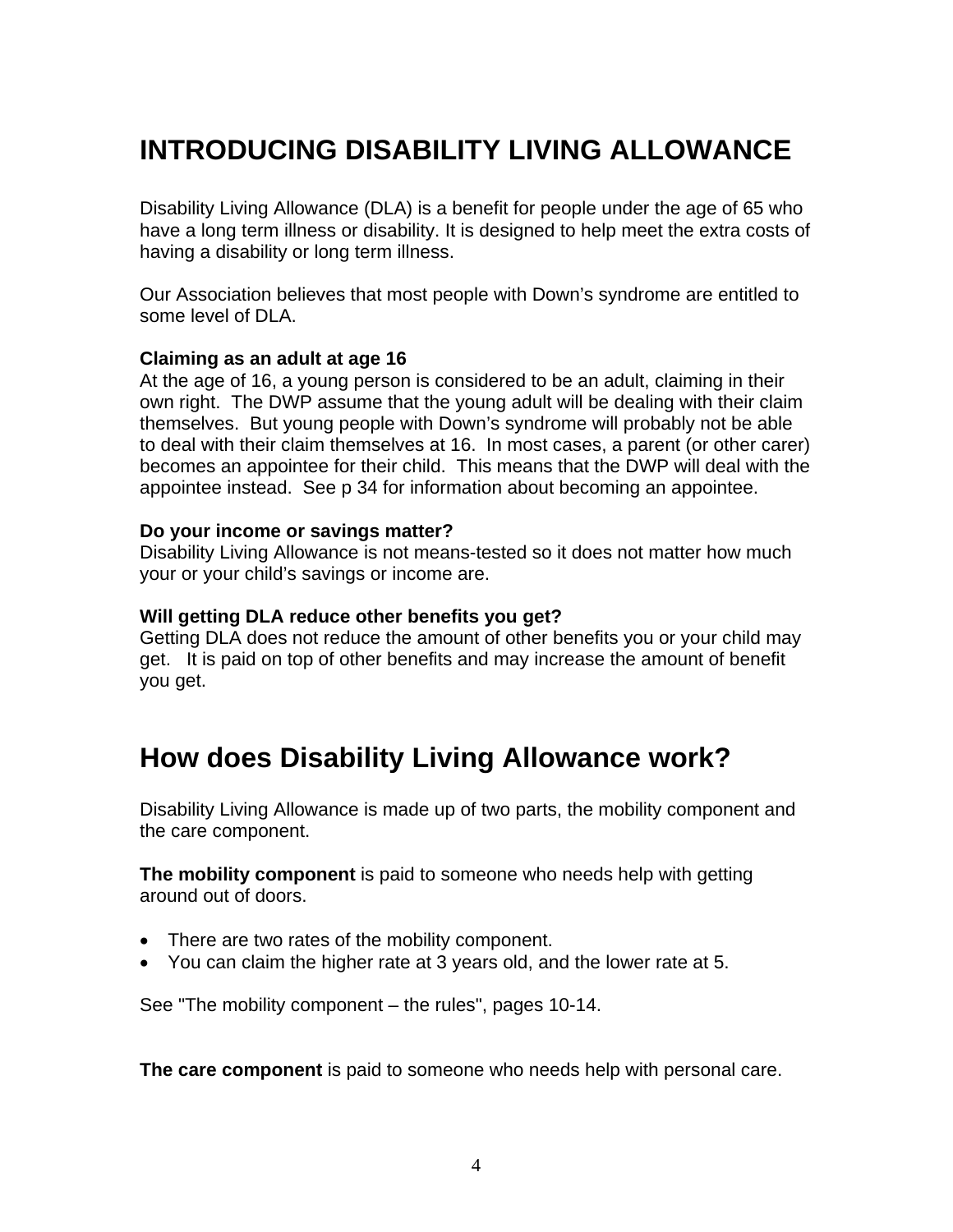- There are three rates of the care component.
- You usually claim this part of DLA from 3 months

See "The care component – the rules", pages 20-24.

There are also **'non disability conditions'** and these are explained on page 30.

#### **Will someone get DLA as a right because they have Down's syndrome?**

No. The level of benefit you get depends on your child's actual needs. It is not given for the diagnosis and you will have to provide as much detail as you can in your claim.

### **Renewal claims at 16**

If your child is already getting DLA, you should be sent a claim form to make a renewal claim about 6 months before their DLA runs out. The form should be for a person over 16 – even though your child isn't 16 yet. If you don't receive forms, ring the DLA Unit on 0845 7123456 and ask for a pack. Explain that you are making a renewal claim and that your child will be 16 shortly.

#### **When do I have to send the forms back?**

Send the renewal claim forms back before your child's DLA runs out. If you send them back in good time, then the new award should start as soon as the old one finishes. If you send them back a short time before it runs out, there could be a gap in your payments. You will get this money once they have dealt with the claim. If you send back the renewal forms after your child's DLA ends, you will **NOT** get backdating for the time between the first award ending and when they get your renewal claim.

If you are making a renewal claim for a young person at 16, you will usually have to answer the questions on both the care and the mobility components.

Remember, even with renewal claims, you **MUST** fill in the form with full details about the person you're claiming for. **DON'T** think that because they have been getting DLA, you don't have to give full information.

#### **It is always a good idea to keep a copy of your completed form.**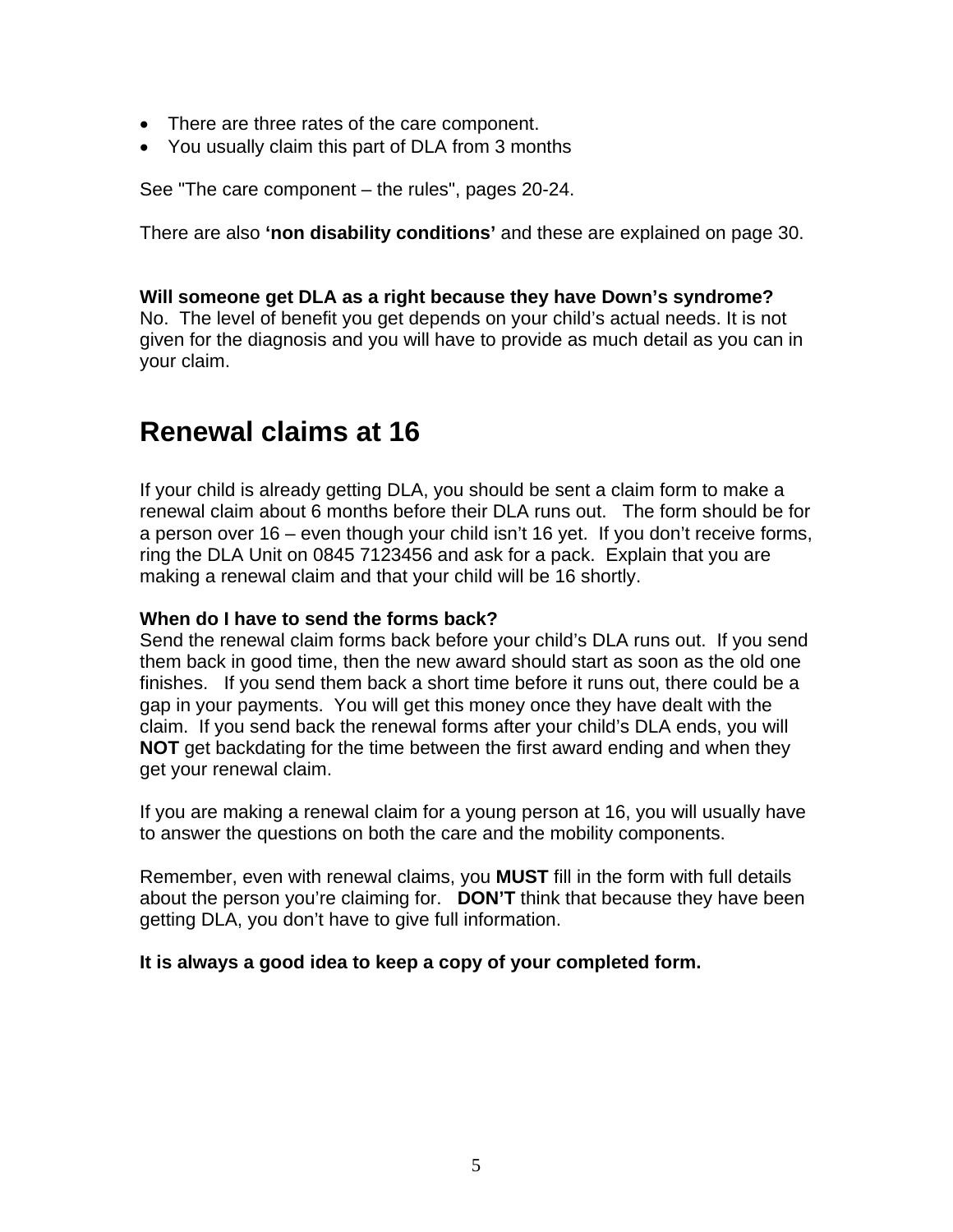## **Claiming Incapacity Benefit and Income Support at 16**

At age 16, your child may be able to claim other benefits, in their own right. These are Incapacity Benefit and Income Support. Most young people with Down's syndrome can claim these benefits at 16. Disability Living Allowance is paid on top of these benefits. See the DSA information sheet **Benefits at 16** for more information.

However, if your child claims in their own right, they no longer count as a dependent, or a member of your household. You will stop getting Child Benefit for them. If you yourself are claiming benefits (such as Child Tax Credit or Income Support), your child claiming in their own right will affect the amount of money you receive. Your family could end up with less money overall.

Don't claim benefits for your child in their own right until you have checked your own situation.

This does not apply to claiming DLA. Your child getting DLA will not reduce your other benefits.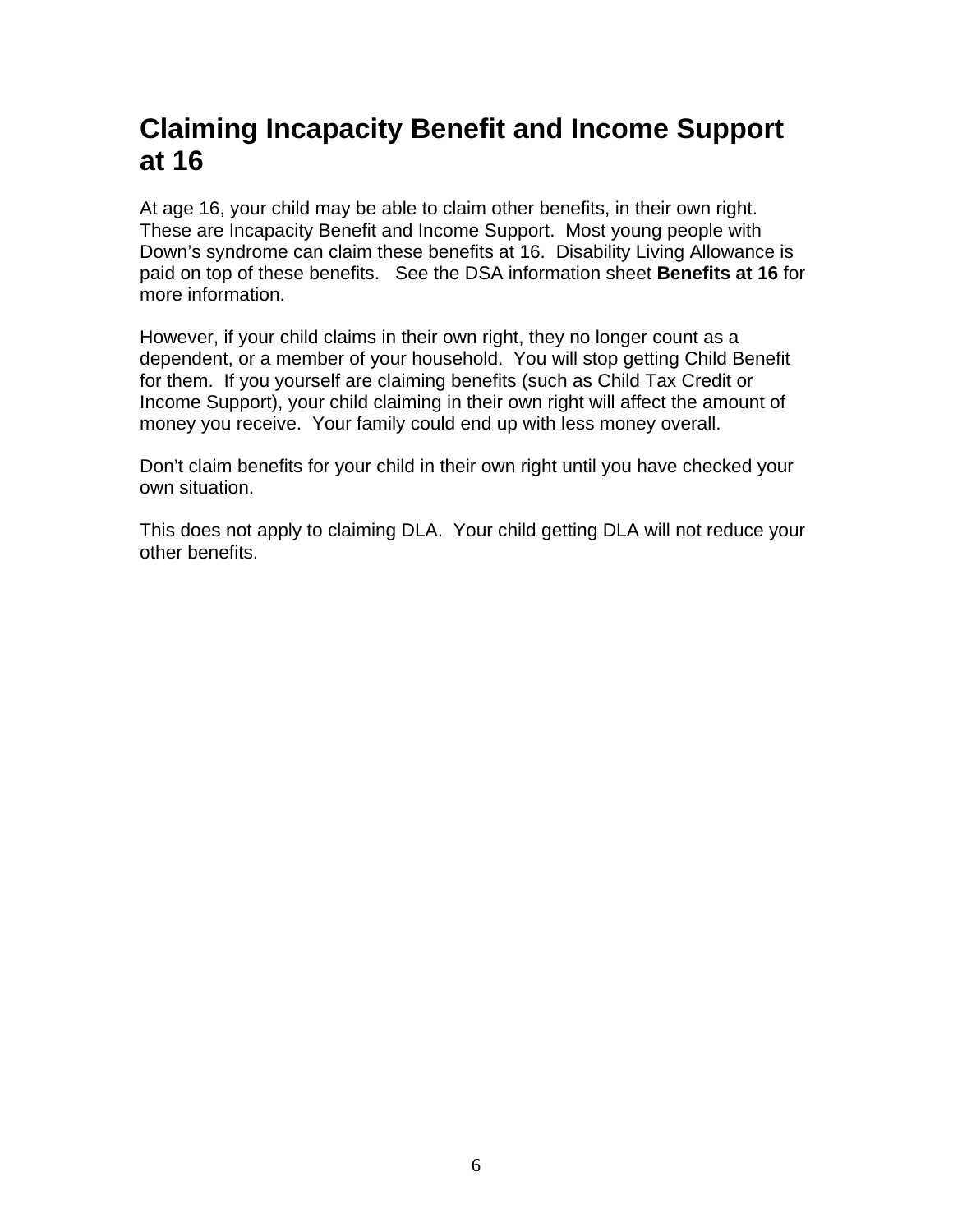# **THE CLAIM FORM**

 The claim form for a person aged 16 or over is different to the claim form for a child.

Most young people with Down's syndrome will already be receiving DLA. Renewal claims are usually sent several months before DLA runs out. So your child may not yet be 16 when you get the renewal claim form. But if they are coming up to 16, you do need to fill out the adult claim form for them. Just describe their present needs.

## **How is the adult form different?**

The main difference is that the questions on the adult form are phrased as if the young adult with Down's syndrome were answering for themselves.

You can chose to answer as if it's the young adult describing themselves. You can get them to sign the form, if you feel that they are able to deal with their own claim.

However, many 16 year olds with Down's syndrome are not able to deal with their DLA claim. On page 2 of the form, there is a section **For people signing this form for someone else.** If you know that you are going to be dealing with the claim on your child's behalf, it may be easier to tick one of the boxes in this section. You can then fill in the form for your child, even though the questions are addressed to "you." For example, in answer to the question "Do you have physical problems walking? you can answer: "Michael has problems walking because….."

If you fill in the form on your child's behalf, the DWP will get in touch with you about becoming their "appointee". See p 33 for more information.

There are no longer two parts to the claim form. The claim form for a first claim, and for renewal claims are not exactly the same, but are very similar. The first part of the claim form is for personal information, whether you are filling the form in on sombodys' behalf and special rules. The middle sections are for your care and mobility needs and the back of the claim pack is for information about nights you may have spent in hospital or residential care, benefits and bank account details. The final page is the declaration page.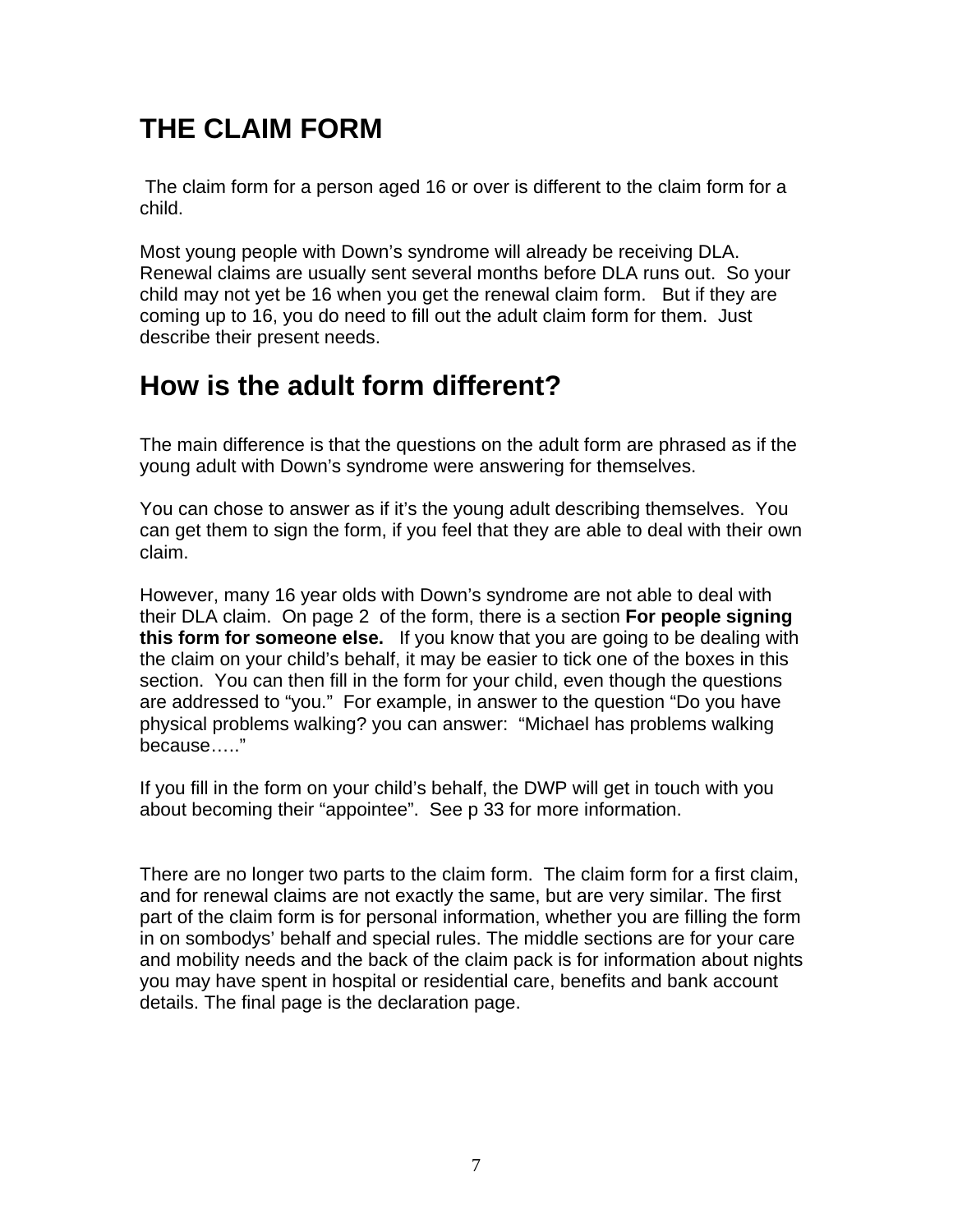## **Statements from other people**

At the back of the form, you are asked to get another person to sign the form. Anyone who knows the young adult can sign either of the statements, but it is probably a good idea to get a professional (GP, teacher, speech therapist, etc) to sign

## **About you**

Fill in information about the person you're claiming for, not yourself.

You will all tick the box "has a learning disability". Sometimes people wonder if they should tick the box "has a mental health problem". "Mental health problems" usually mean illnesses such as depression, schizophrenia and so on. It may be relevant to some people with Down's syndrome. Other boxes may be relevant, particularly problems with hearing or speech. Some people with very challenging behaviour may be described as having "a severe learning disability and severe behavioural problems." (This is about getting the higher rate of the mobility component, see page 13 for more information.)

## **General points to bear in mind**

- You may not have enough room on the form to give all the information you want to. Carry on on a separate sheet of paper, attach it to the form, and make sure you note on the form what you have done.
- You may want to give the same information in answer to different questions. You can choose to repeat the information, or you can simply put "see page x for details about….." It does not matter where you write things, as long as the information is on the form somewhere, and you don't say different things in different places.
- *How many times a week or a day/night?* and *How long for each time?* are sometimes the hardest questions to answer. Don't be confused because for some questions, we advise that answering "all the time" or "continually" is OK, and for others, we advise you to try and be more precise. It does make some sense. For questions about communication, or needing supervision, it is obvious that if the need exists, help will have to be more or less all the time.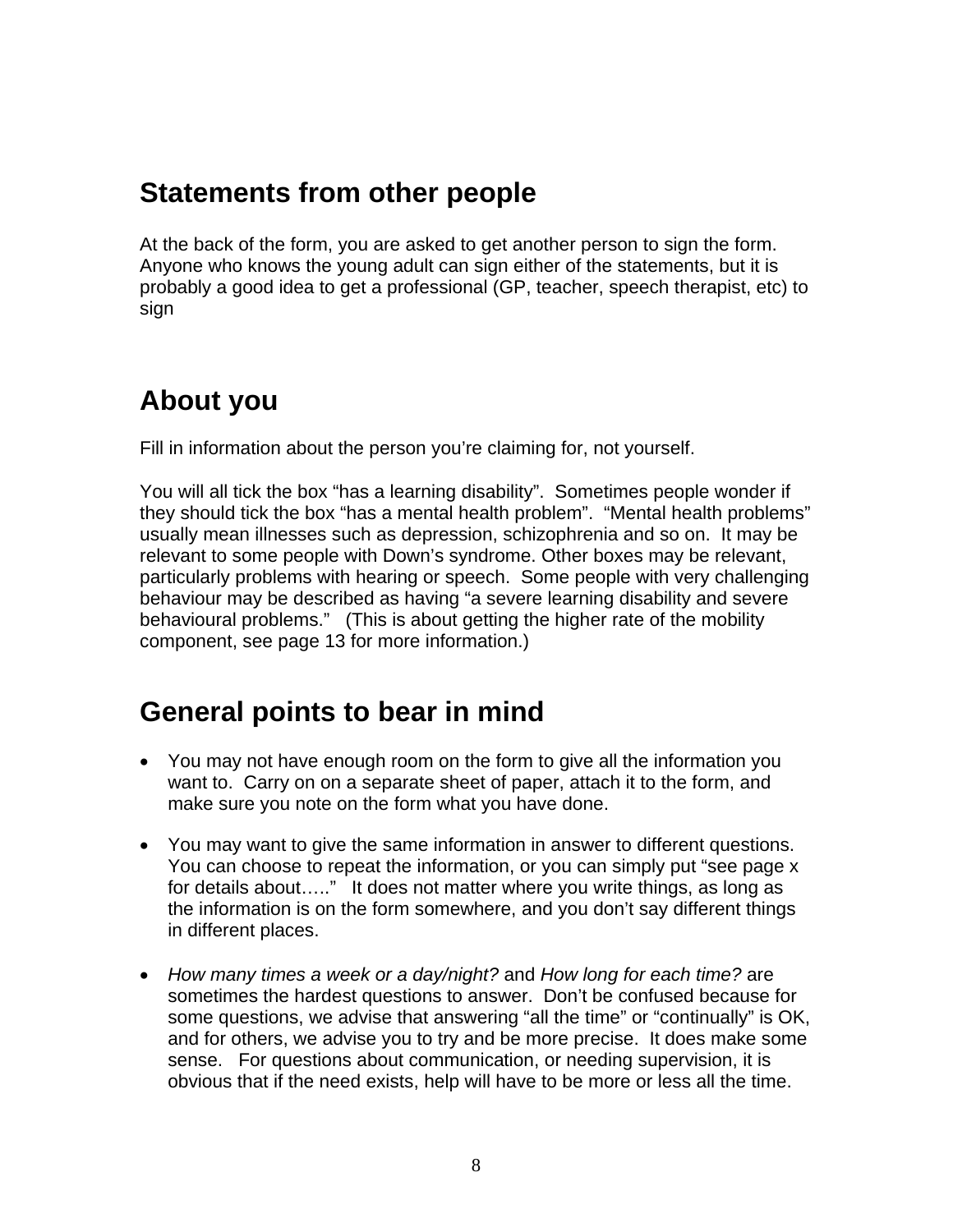However, if help is needed at mealtimes, or with washing, or at night, it may be possible to give more specific details of how often, and how long it takes.

- What if the help the young adult needs changes from day to day? Try to give an average, and you can also give a range of times. For example, "On average, it takes 15 minutes, but it can sometimes be as short as 5 minutes or up to an hour." Don't underestimate.
- It can be useful to keep a diary for a while. This can make you aware of the full pattern of your child's needs. It's easy to forget about things because they're so much a part of your daily routine. You may want to include a copy of your diary when you return the form.
- It is much more important to be clear than to stick to their layout. If you want to explain in detail, rather than using their boxes, do it.
- If the person you're claiming for doesn't have problems in a particular area, just tick the "no" box at the top of the page and leave it blank.
- Remember that the different kinds of help are "added together". So nothing is ever too minor to mention.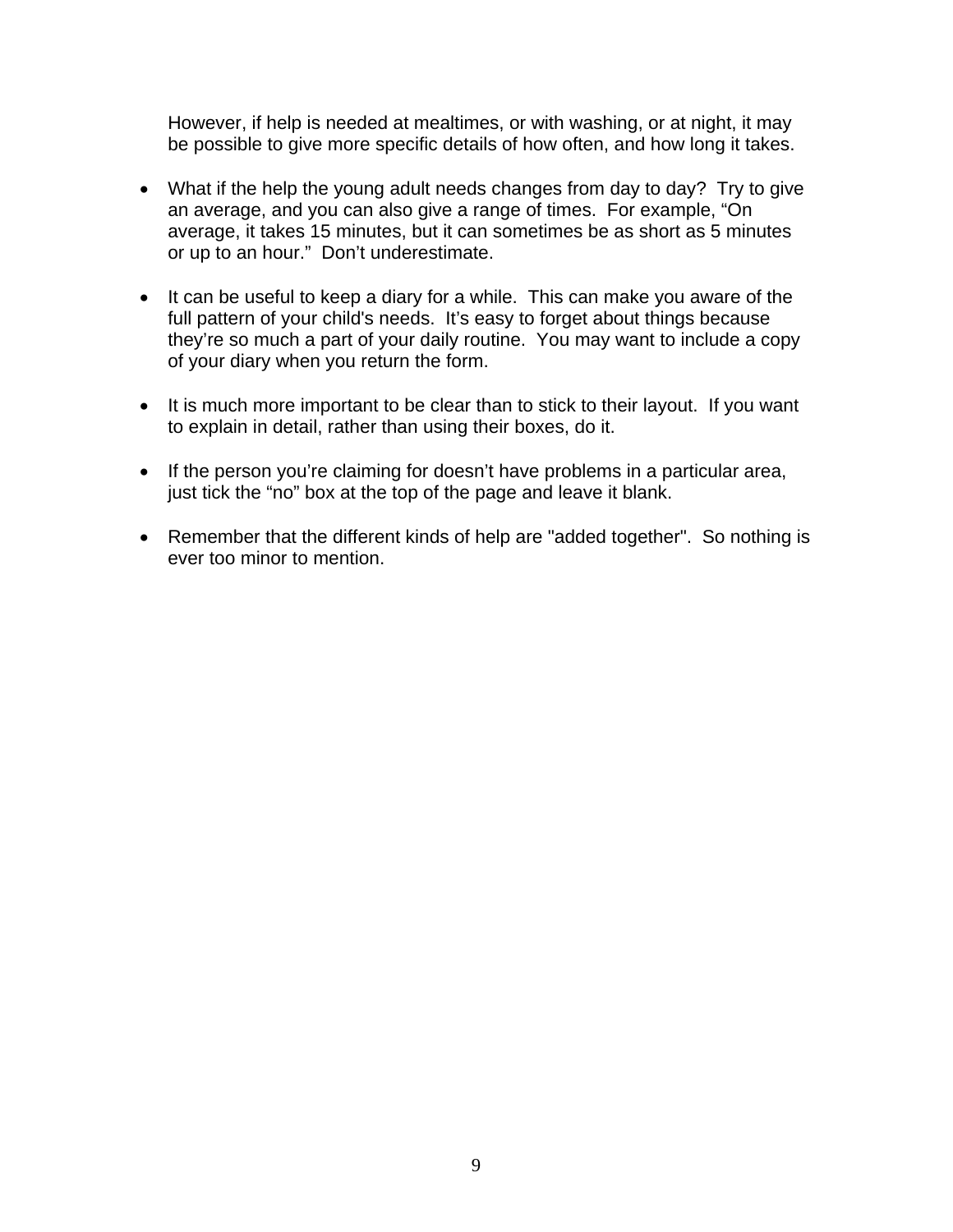# **THE MOBILITY COMPONENT – THE RULES**

The mobility component is for "help with getting around".

There are two rates of the mobility component: (April 2007-April 2008)

- • **the lower rate (£17.10 per week)**
- • **the higher rate (£45.00 per week)**

You have to be aged between 3 and 65 to apply for the mobility component. You can apply for the higher rate when your child reaches the age of 3. You can apply for the lower rate when your child reaches the age of 5.

## **The higher rate**

**From the age of 3 years, someone may qualify for the higher rate if:** 

- They are unable to walk
- They are virtually unable to walk
- The exertion required to walk would constitute a danger to their life or would be likely to lead to a serious deterioration in their health
- They have no legs or feet
- They are both deaf and blind
- They are entitled to the higher rate care component and are "severely mentally impaired with extremely disruptive and dangerous behavioural problems".

The rules for getting the higher rate are strict. Unfortunately, getting the higher rate is not about "what seems fair". It is about whether someone fits into the qualifying conditions. Someone may have serious problems with walking, but not fit the rules well enough to get it.

An adult with Down's syndrome is most likely to get the higher rate because they are unable to walk, or virtually unable to walk, or exertion would be a risk to their health, or because they have serious behaviour problems. You may feel that the person you're claiming for meets more than one of these conditions.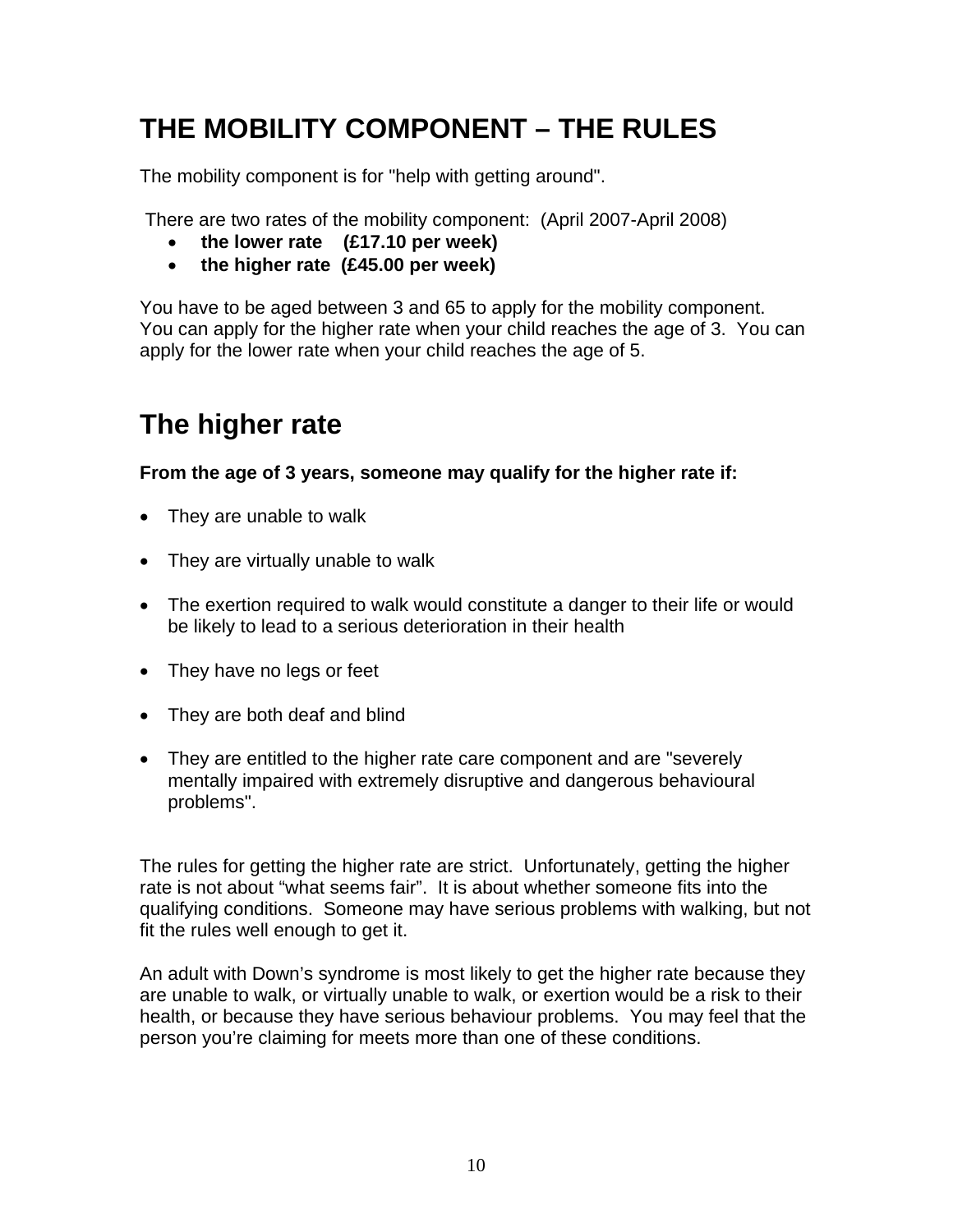### **Unable to walk**

Someone will get the higher rate of the mobility component if they cannot walk at all.

### **Virtually unable to walk**

To get higher rate mobility under this condition, you need to show that although the person you're claiming for **can** walk, their walking out of doors is so limited that they are "virtually unable to walk". Someone is "virtually unable to walk" if:

"his ability to walk out of doors is so limited, as regards the distance over which or the speed at which or the length of time for which or the manner in which he can make progress on foot without severe discomfort, that he is virtually unable to walk."

So getting it depends on:

- How far someone can walk
- How fast they can walk
- How long it takes to cover a certain distance as well as speed of walking, this includes pauses, rests, interruptions, refusals, time taken to encourage them to go on, etc.
- The way in which they walk, for example, with poor balance or coordination, etc.
- Any walking which is only done with "severe discomfort" doesn't count.

Measuring walking ability starts from the position of someone who can't put one foot in front of the other. So if the person you're claiming for can't walk at all, they get it. If they can take steps, it is then a question of looking at all the factors, distance, speed, time taken, and manner of walking.

### **Distance**

If someone regularly walks more than 50-100 yards, it is unlikely (though not completely impossible) that they will qualify as "virtually unable to walk". The decision maker must also consider the other factors, such as how slowly they walk, how often walking is interrupted for rests, how long the rests or pauses take, poor balance and co-ordination, etc.

### **Speed**

Normal walking speed is about 6 km or 3-4 miles an hour. Roughly it takes around a minute to walk 90-100 metres. So if the person you're claiming for can walk this far, but it takes longer, it is very important to say so.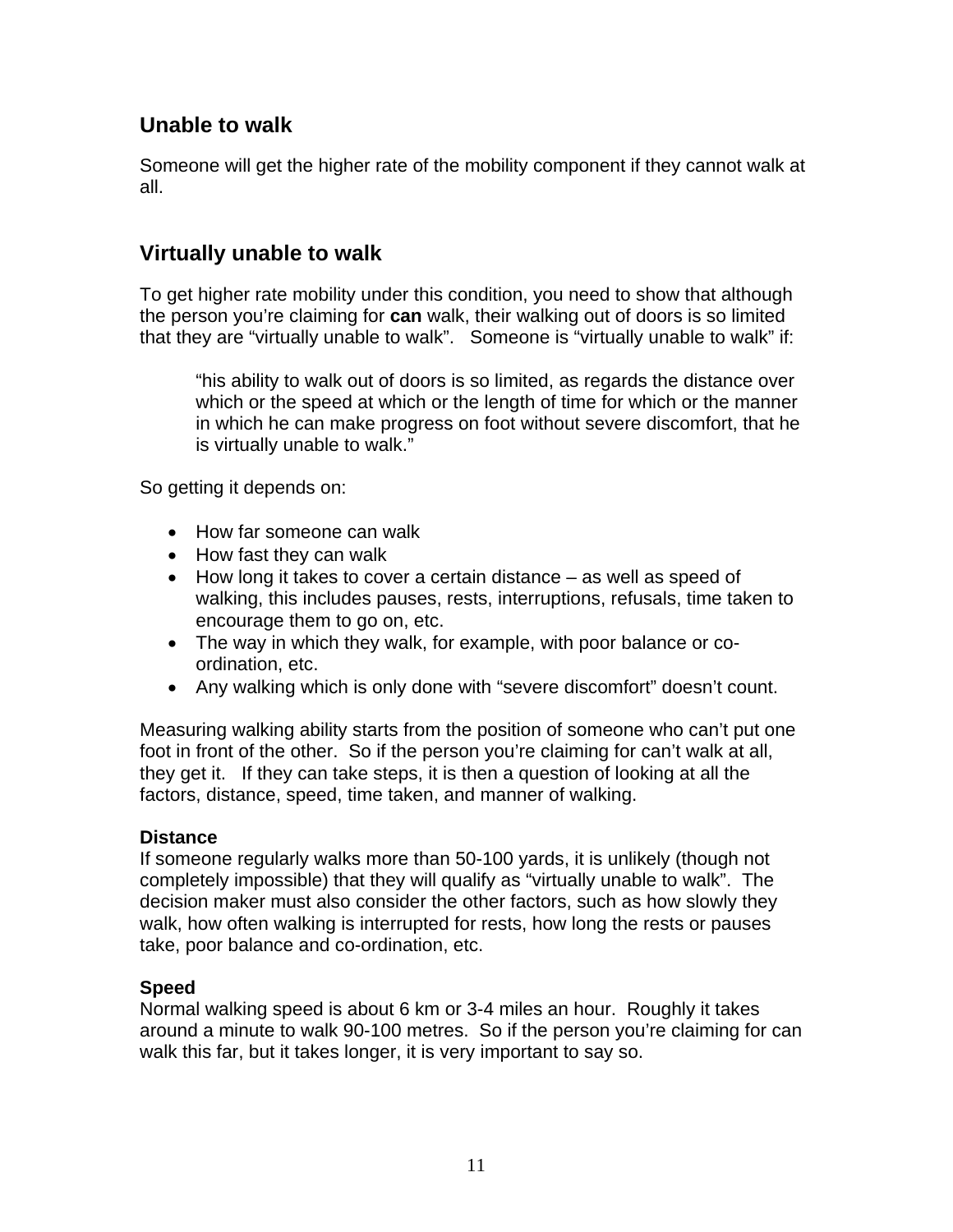### **Time**

This involves looking at stops and pauses. Your child might need to rest, or you might have to spend time encouraging them to carry on. How long this takes is very important.

#### **Manner of walking**

The person you're claiming for may have poor balance and co-ordination, or very low muscle tone that gives them a different gait. This might mean that they have problems with curbs, steps or uneven ground.

#### **Behaviour problems with walking**

Some adults with Down's syndrome don't walk very far because of behavioural problems rather than any physical problem. They constantly "refuse" to walk. They may be physically capable of walking a long way, but in practice, rarely walk very far before they want to stop.

"Virtually unable to walk" seems to be only about physical problems with walking. However, behaviour problems can **sometimes** be taken into account.

- The behaviour must come directly from a physical cause, that is, having Down's syndrome.
- This means that the adult with Down's syndrome must not be "consciously" refusing to walk. Someone who walks to places they like, but refuses on other occasions, would not qualify. A young adult who regularly, for no apparent reason, refuses to walk regardless of where they are or where they're going, may qualify.
- On a average day, the refusals to walk must limit their walking seriously enough in terms of distance, speed, time taken, etc.
- If they stop, and then can be encouraged to go further, it is the distance walked overall that will count. But if you have to spend ages persuading them to go further, this should also be taken into account.

Remember, problems with keeping someone safe **don't** count towards being "virtually unable to walk". They are taken into account for the lower rate.

#### **Severe discomfort**

Any walking which can only be done with "severe discomfort" does not count. "Severe discomfort" isn't severe pain. It can include breathless or tiredness as well as aches and pains. "Severe discomfort" has been described as a level of discomfort that it's not reasonable to expect someone to go through on a daily basis. The person you're claiming for may stop walking because they're tired. Or you may stop them walking because you know that if they walk for longer, they are going to be very tired and uncomfortable later. As long as the tiredness comes on soon (that evening, or the next day), only the distance they can walk without risking severe discomfort later counts.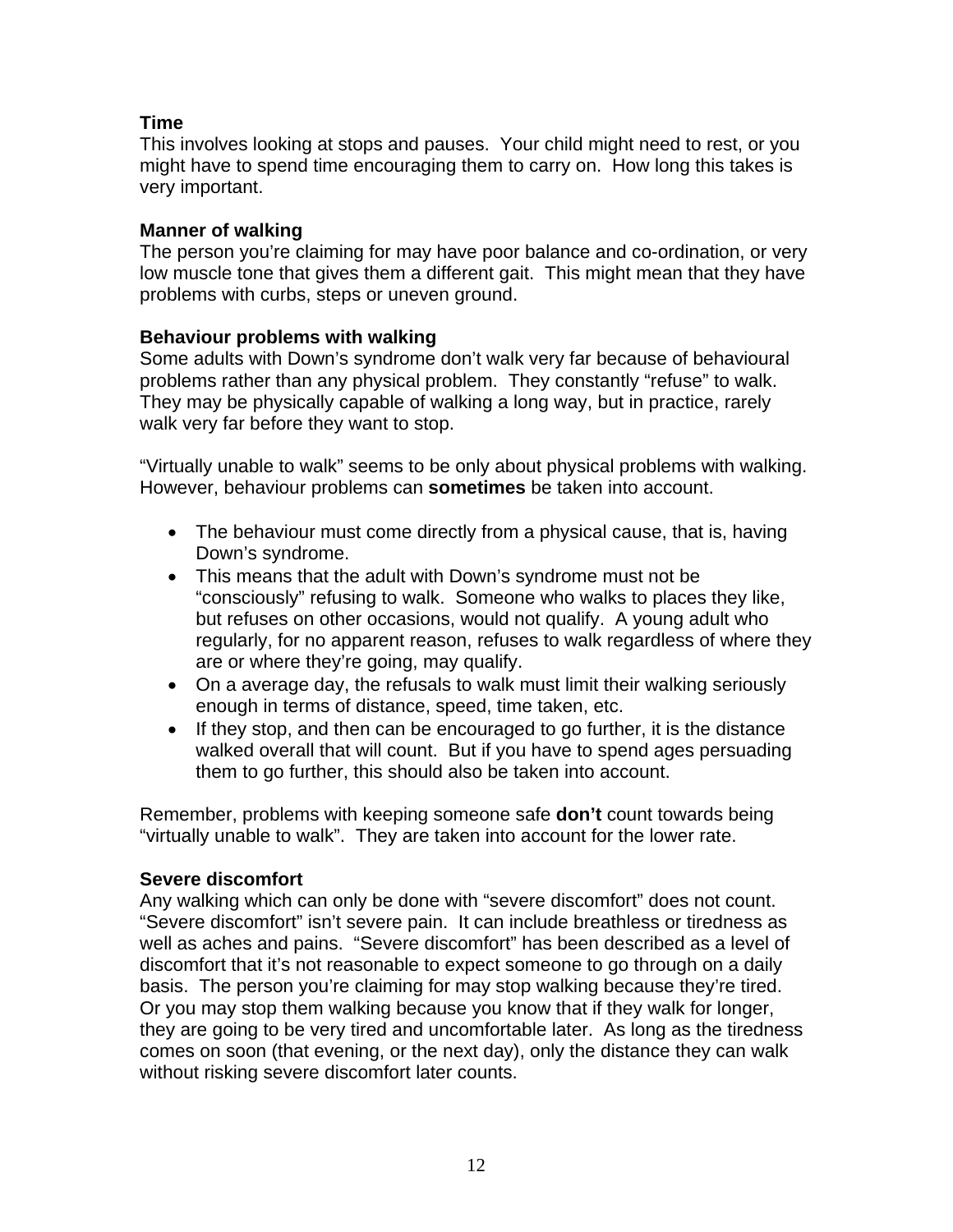### **Exertion**

Someone could qualify under this condition if they had a health problem which was made worse by walking, for example, a serious heart or lung problem. Some adults with Down's syndrome do have medical problems like these. You would need supporting information from a doctor.

### **Severe mental impairment**

To qualify under this condition, remember that someone needs to be receiving the **highest rate** care component of DLA. Their behavioural problems also need to be serious, needing someone to be alert and ready to intervene physically at all times (indoors and outdoors) to prevent danger to themselves, or other people. It is not just behaviour while walking outside that counts.

To get higher rate mobility through "severe mental impairment", you have to show that the person you're claiming for meets a number of rules. They have to satisfy all of them in order to get it.

- They have to be receiving the **highest rate** of the care component.
- They have to be accepted as suffering from "a state of arrested development or incomplete physical development of the brain which results in severe impairment of intelligence and social functioning".

Adults with Down's syndrome do "suffer from arrested or incomplete development of the brain." Evidence about this can be obtained from the Welfare benefits advisers at the DSA on 0845 230 0372. Recently, "severe impairment of intelligence" has been defined as having an IQ of 55 or less. However, this is very unhelpful. Many psychologists do not use IQ tests and you may not have an IQ score. Instead, you can give information about the level reached in reading, writing and numeracy. What sort of school or college do they attend? If it's mainstream, how much extra help do they get? Information about how independent they is in daily routines (eating, washing, dressing, going to the toilet, etc) will be useful. How much supervision do they need to help them in daily tasks? Information about their speech will also be useful. This will help the decision maker assess their "social functioning".

• Somone has to "exhibit disruptive behaviour" which is "extreme".

Disruptive behaviour can range from aggression such as hitting, kicking, slapping, spitting, etc, to shouting, having tantrums, constantly running away, constantly taking clothes off, talking to imaginary friends, throwing things, stripping bed clothes off, wanting constant attention, sitting down and refusing to move, being destructive of furniture, or simply behaving in any way that is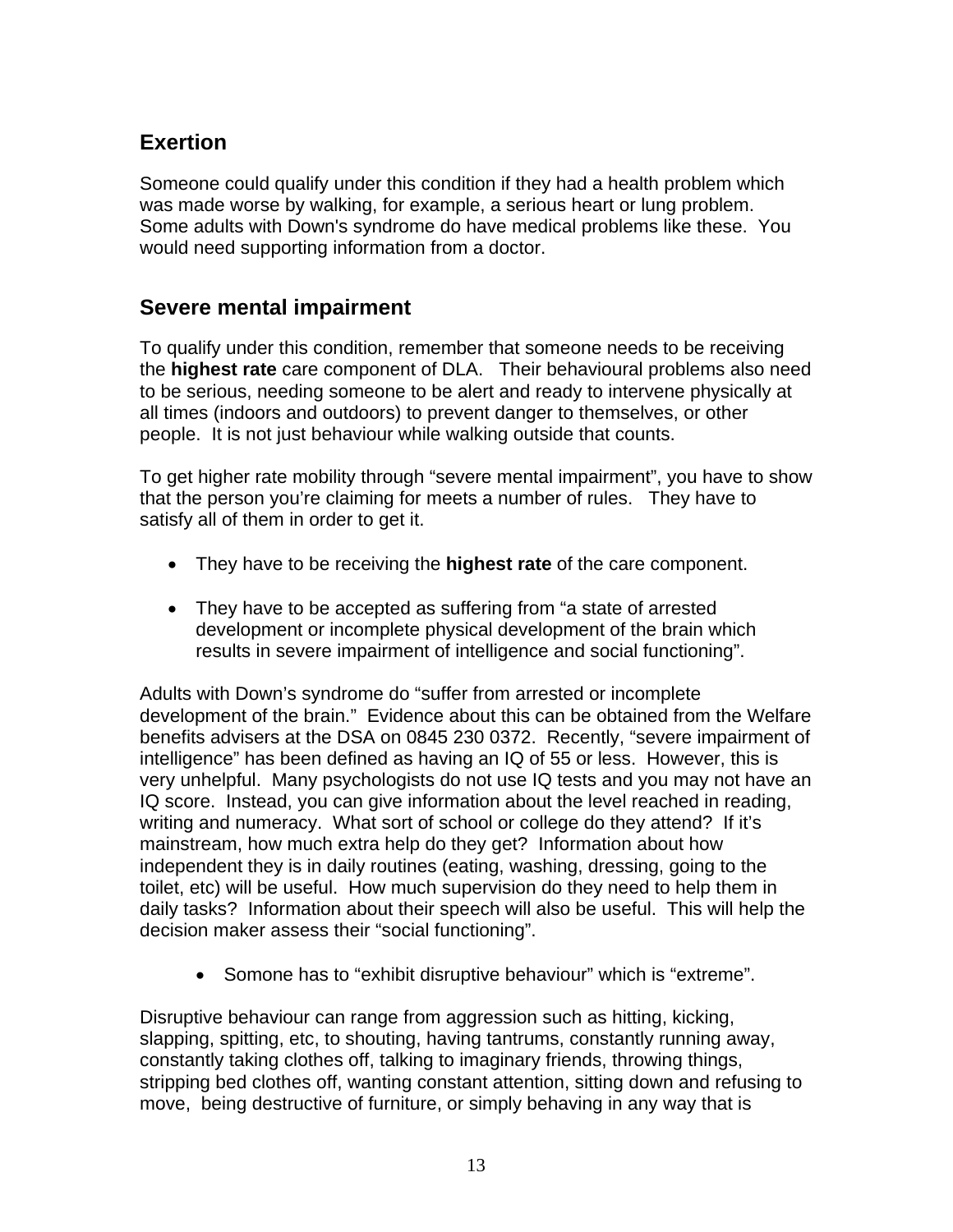inappropriate and risks upsetting or disturbing other people. There is no suggestion that they are deliberately being malicious. You will need to describe what the person you're claiming for does, in as much detail as possible, giving details of incidents.

• Someone's behaviour must "regularly require another person to intervene and physically restrain them to prevent them causing physical injury to themselves, or another, or damage to property."

Why do they need to be restrained physically? Will they not stop when told to? Have they hurt themselves, or someone else, or damaged property in the past? You must show them that this happens regularly, on a daily basis. Sometimes it is obvious from the nature of the behaviour. For example, someone who constantly runs away in the street clearly needs to be stopped for their own safety, but you do need to spell out the fact that it has to be **physical** restraint.

• Someone's behaviour is "so unpredictable that they need another person to be present and watching over them all the time they are awake".

This rule is quite strict. If someone can be left in another room in the house, for example, watching a video, by themselves, for more than minutes at a time, then they probably won't satisfy this condition. It's quite possible that, given the realities of family life, you may leave the person you're claiming for alone in another room more than you feel happy about. But if so, do give details of anything that has happened while they have been on their own.

The rules for "severe mental impairment" are quite complicated. If you want more information or advice, contact Christina Katic or Helen Wild, the Welfare benefits advisers at the DSA.

## **The lower rate**

### **Someone may qualify for the lower rate if:**

They cannot go to a place they don't know without someone with them to help and guide them.

In the experience of families who contact the Association, everyone with Down's syndrome gets the lower rate of the mobility component, and some get the higher rate.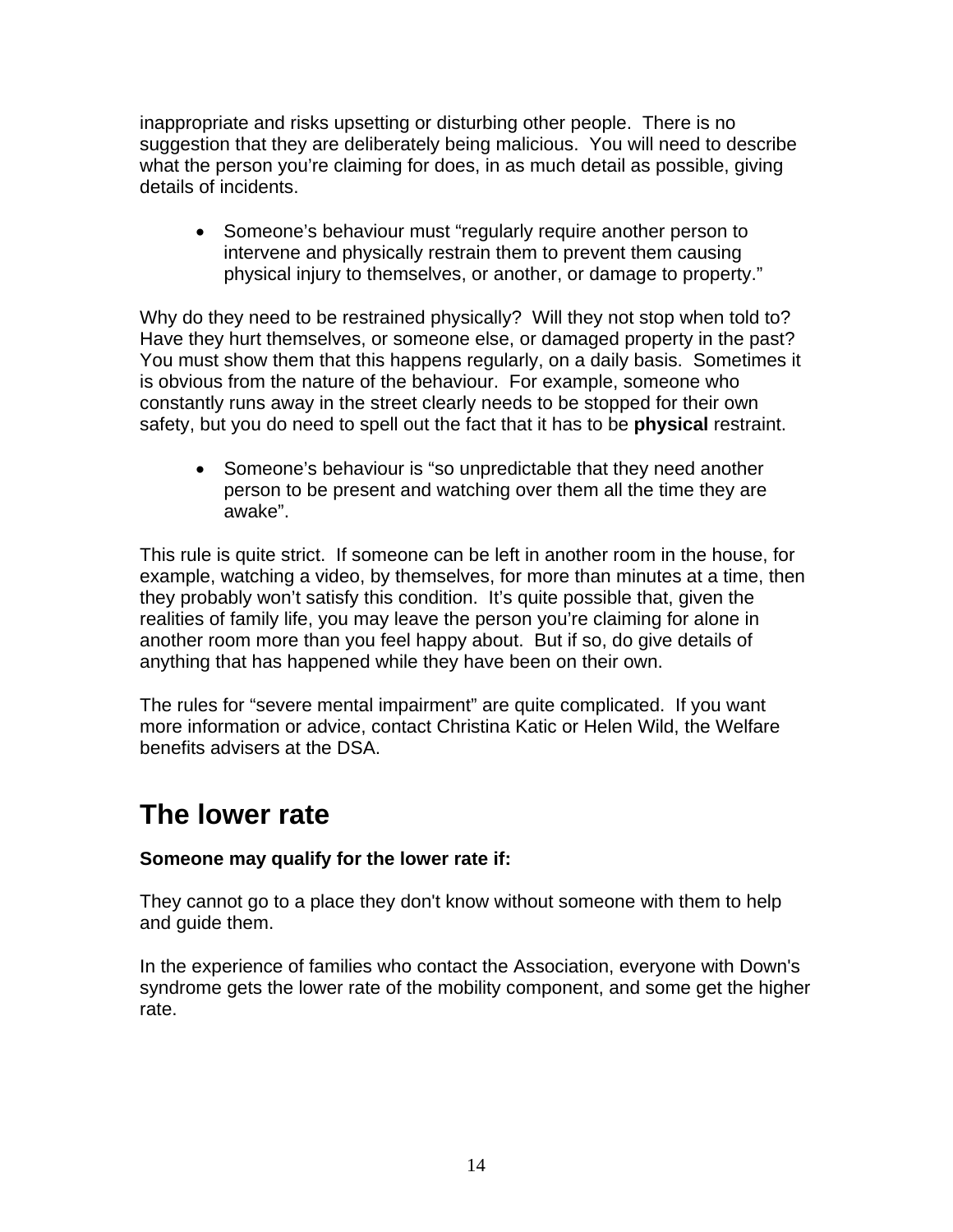## **THE MOBILITY COMPONENT - FILLING IN THE FORM**

In this section, we go through the mobility questions on the form. The mobility questions are on pages 6-9 of the claim form.

You will notice that the questions on the adult form are phrased as if the young adult with Down's syndrome were answering for themselves. See p 7 for discussion about this.

# **Walking outdoors**

This question is about the higher rate of the mobility component. The higher rate can be awarded from age 3.

### **Do you have physical problems walking?**

The test for walking ability is walking out of doors on the flat. Having a problem because you happen to live on a hill isn't taken into account. But having to deal with normal obstacles, such as curbs, or uneven ground, does count. Walking is simply putting one foot in front of the other and making progress. Not being able to find your way to a particular place doesn't count. Not being able to keep yourself safe doesn't count.

The person you're claiming for may only be able to walk a short distance or very slowly. This may be because of:

- Low muscle tone or loose ligaments, leading to tiredness, aches and pains, etc
- Problems because of poor vision or hearing, for example, tripping or stumbling
- Other medical conditions, such as a heart or chest problem
- Behavioural problems

### **Describe in your own words the problems you have and the help you need with walking**

This is where you can explain the young adult's limitations in walking. Read the information on "Virtually unable to walk" and "Severely mentally impaired" – pages 10-14. Which condition do you think they qualify under? It could be more than one.

### **Virtually unable to walk**

You need to give detailed information about: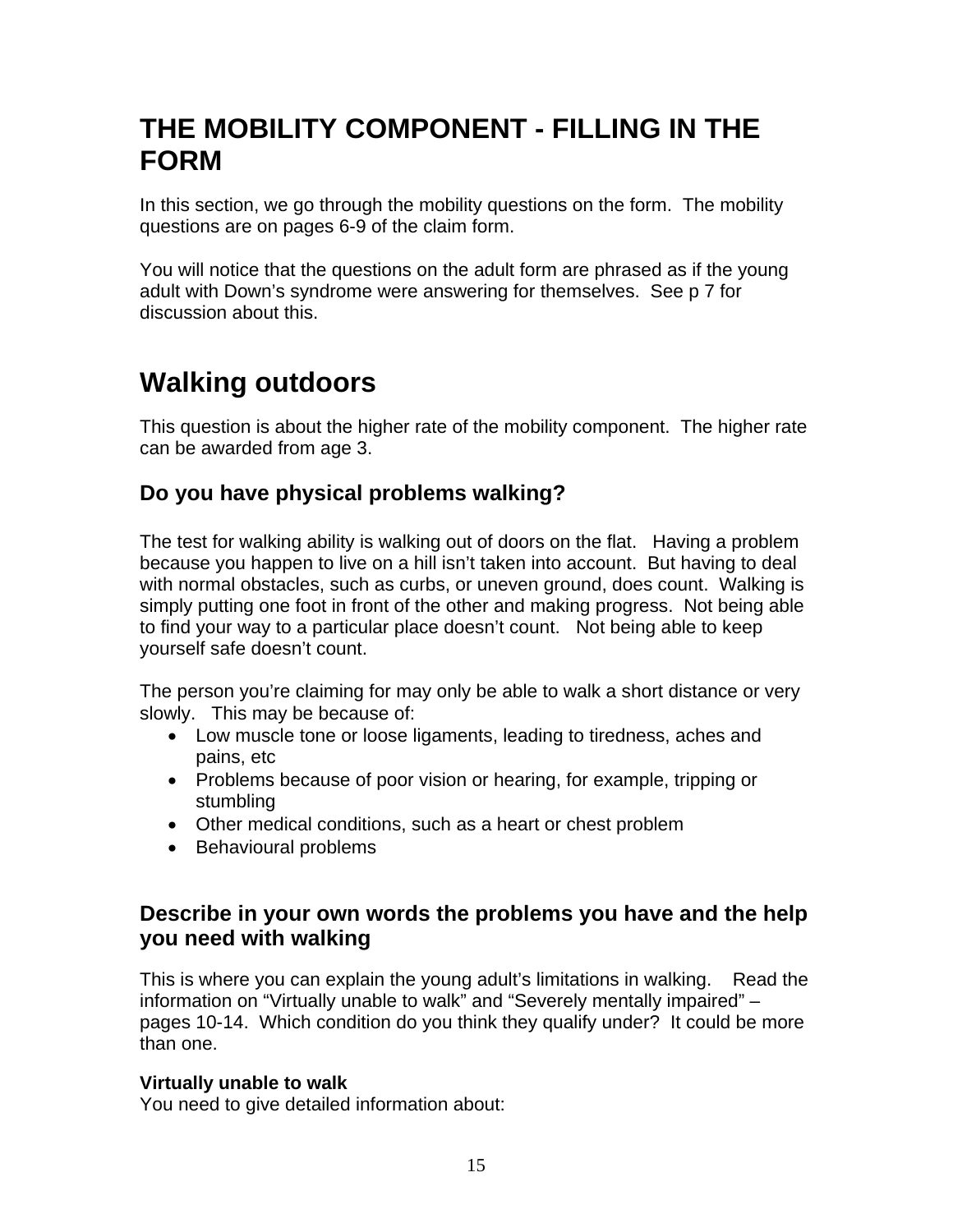- Why the person you're claiming for has problems with walking. This can be physical:
	- low muscle tone
	- loose ligaments (weak ankles, or knees)
	- poor balance and co-ordination
	- sensory impairments, such as poor vision or hearing

These can all lead to someone not being able to walk far. Do they get tired or breathless very quickly, or trip and fall a lot? Do they walk with a different gait or in a different way to other people? Do they have trouble because of other conditions (a heart problem, or problems with seeing or hearing?)

- Why they stop are they tired? Breathless? Uncomfortable? Just won't go further? Do they say they are tired or their legs ache? Do they get flushed or go pale? Give details if they stop because they are in discomfort of any kind.
- What happens then can they be encouraged to walk further?
- How many interruptions to walking (pauses, refusals) are there during this distance? How long do they last?
- The problems with walking may be mainly behavioural. You need to be open about the fact that physically they can walk, but give details about how limited their walking is because of their behaviour. What happens? Does it happen every day? Does it happen in every situation?

#### **Severely mentally impaired**

You need to give details about:

- The young adult's level of social and intellectual functioning. Do they still need help getting dressed and undressed, going to the toilet, at mealtimes? (Help includes prompting, reminders and encouragement as well as hands-on help.) What's their speech like? What level have they reached with reading, writing, numeracy?
- You will need to give examples of disruptive behaviour. Remember, it's not just behaviour related to walking, it's behaviour all the time, at home, outside, at school.
- Why and how often you have to restrain them physically
- Whether they can be left alone at all.

If you think that the person you're claiming for may qualify under this rule, you are going to have to get further information from other people, for example, a letter from someone who knows how they behave, for example a teacher or social worker or a health professional. If you would like back up information about "arrested or incomplete development of the brain" (see page 13) to send with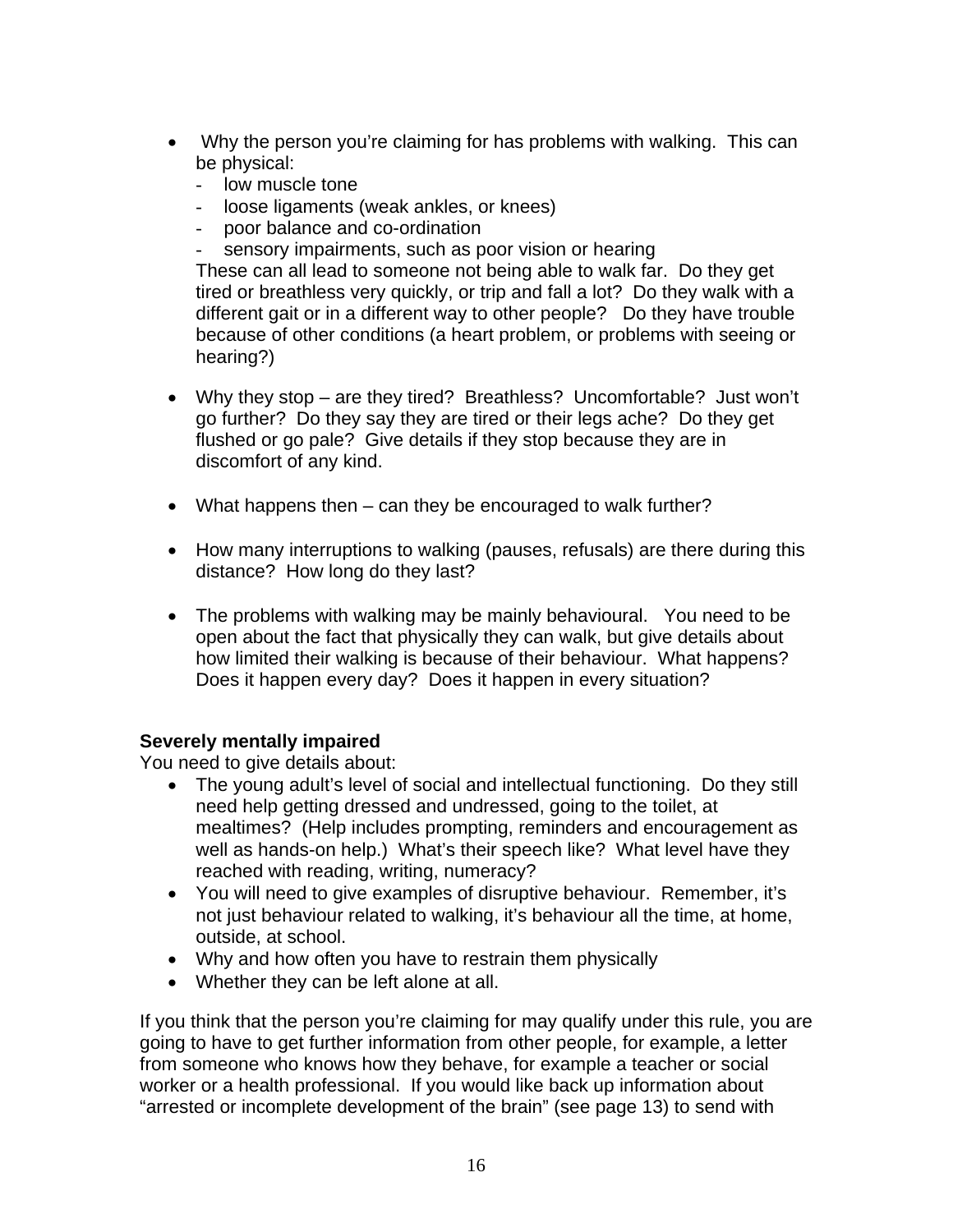your form, please contact the Welfare benefit advisers at the DSA on 0845 230 0372.

If you are giving information about "severe mental impairment" you may need to continue on a separate sheet of paper.

### **Tell us about anything you use to help you walk**

Most adults with Down's syndrome will not use any special equipment, but some may, for example, a wheelchair, or special shoes.

### **If the effort of walking would be dangerous for you, tell us about this**

Some adults with Down's syndrome are limited in their walking abilities because they have a heart and or lung condition and walking actually makes their condition worse. You will know if this applies to your child as you will have been advised by the cardiologist about exercise and exertion limitations. You will need evidence from the consultant. The majority of adults with a heart condition will be able to walk without damaging their health.

### **Tell us roughly how far you can walk before you feel severe discomfort**

You have to measure your child's walking distance fairly accurately. It is very difficult to guess distances. You may not be sure about how far they can walk measured in metres or yards. It can be a good idea to measure the length of your normal step, and then count how many steps it takes to cover the distance you need to know. Then multiply up to get a good, accurate estimate. Or have a look at your local swimming pool. Most pools are 25 or 30 metres (ask which!) This can give you a guide. Giving a good idea of the distance the person you're claiming for can walk is one of the hardest things on the form. Don't give a wild guess! Anything you write on the form will be taken seriously and it is very hard to convince them you made a mistake afterwards. If your child's walking is very limited, you could give the number of steps they take.

Remember, this is walking without severe discomfort*.* Do not count any distance that the person you're claiming for only manages to walk when they are very tired, or breathless, or otherwise uncomfortable.

They may not stop because of severe discomfort. They may simply stop. Just give the distance they walk.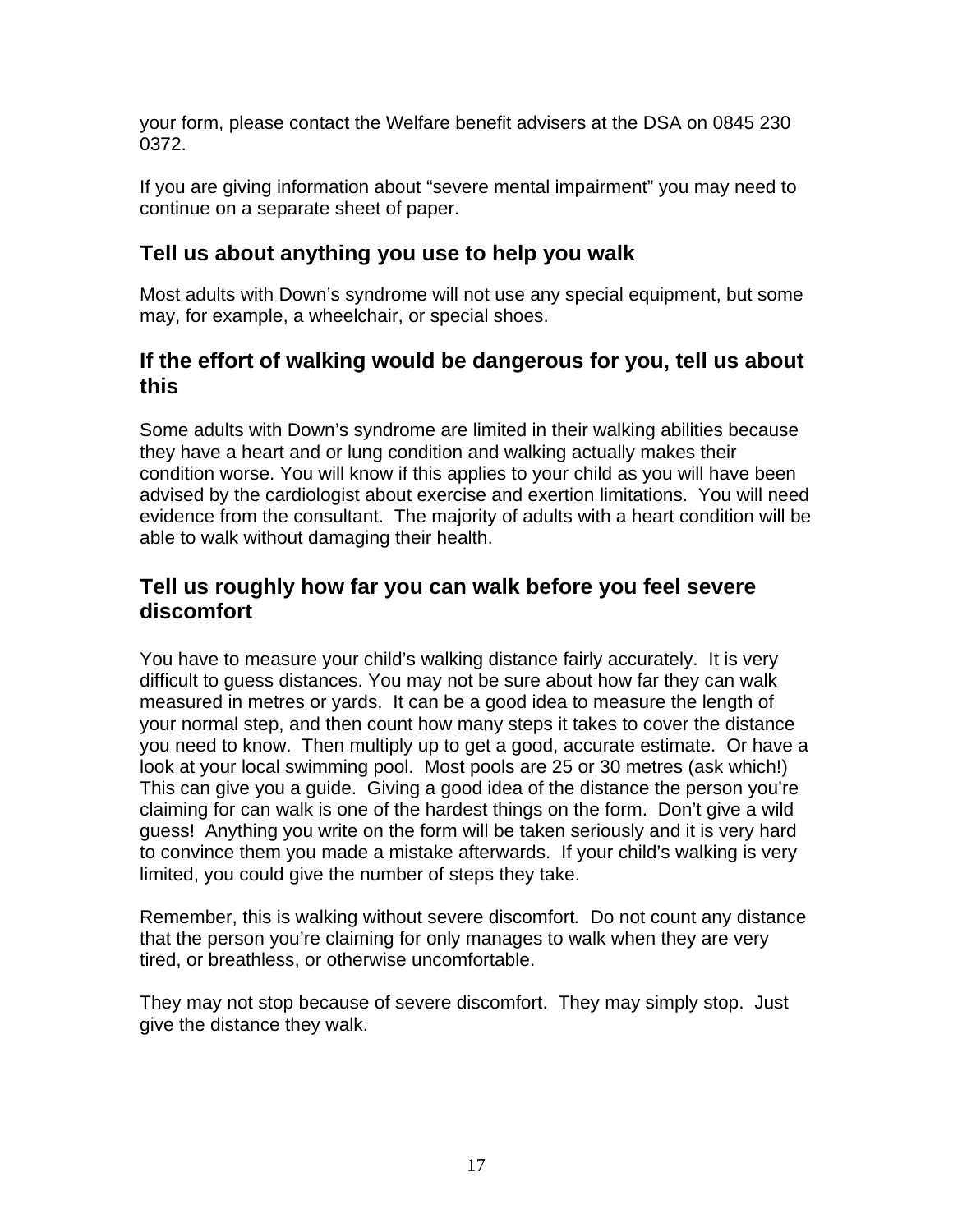### **Tell us how long on average it takes you to walk this far**

Normal walking speed is around 6 km or 3-4 miles per hour. Roughly it takes just over a minute to walk 90-100 metres. If you're not sure how long it takes the person you're claiming for to walk a certain distance, don't guess. Time them. You can get so used to your daily routine that you don't realise how long it's taking.

Remember, even if someone can walk a reasonable distance, if it takes a very long time, either because they walk so slowly, or because of lots of interruptions, they may qualify.

### **How many days a week do you have this amount of difficult walking?**

This question is designed to find out if walking difficulties occur for the majority of the time. Remember that it is the help needed that counts so even though they may only go out 3 times a week, you have to ask yourself – would these problems occur even on the other 4 days if they went out? If the answer is yes, then put 7 days.

### **Having someone with you when you are outdoors**

Look at the information on the lower rate of the mobility component – page 14. The person you are claiming for may be able to go to places they know on their own. But if they couldn't go somewhere they didn't know without someone with them to guide or supervise them, they may get the lower rate.

### **Do you need to have someone with you when you are out of doors?**

Why does the person with Down's syndrome need guidance or supervision when they go to an unfamiliar place?

Do they need someone to show them or tell them the way? Would they be fully alert to danger from traffic if they didn't know the roads well? Would they become confused? If they got lost, could they cope? Would they be able to communicate well with strangers, for example, asking for directions? Would they understand what people told them? Would they get upset or very anxious? Could someone take advantage of them? Are there particular situations or events that upset them so they would need someone with them to calm them down?

## **Falls or stumbles**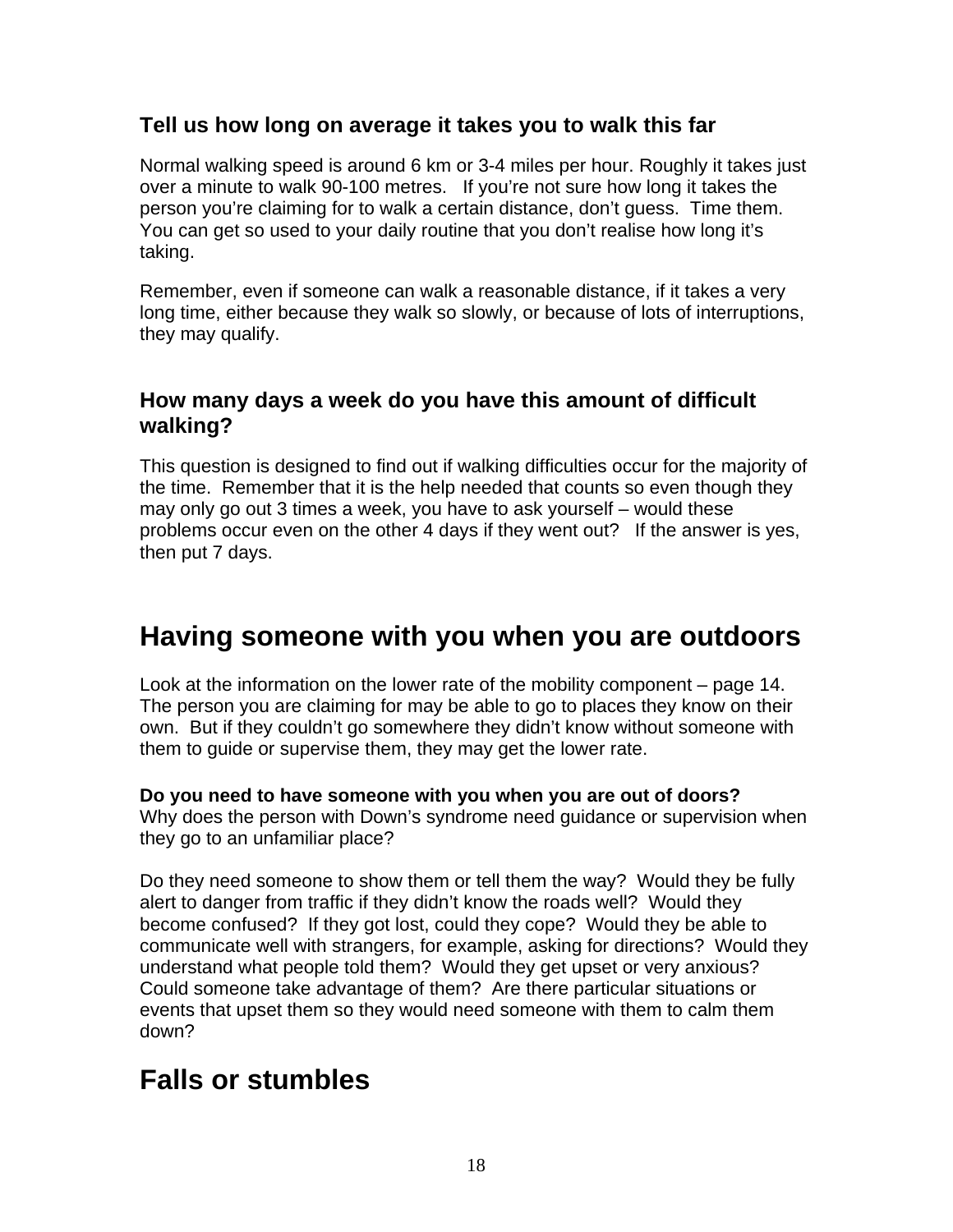Falling or stumbling could be the reason why someone needs guidance or supervision in unfamiliar places. This could be caused by epilepsy, or dizzy spells, or poor vision.

Someone with Down's syndrome may also have epilepsy, or may have poor eyesight.

If your child has problems with falling or stumbling, give details here.

### **Remember to keep a copy of your completed form.**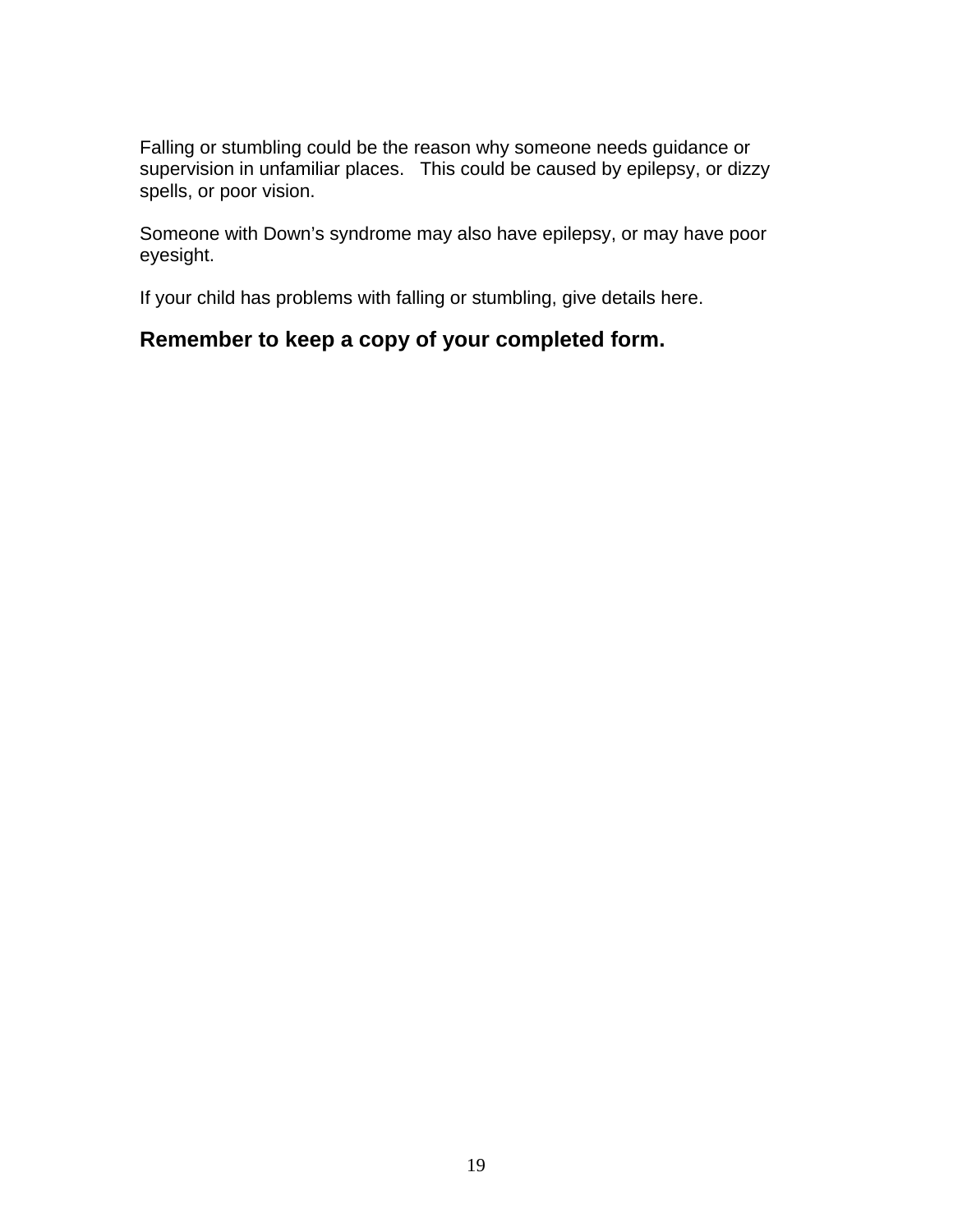# **THE CARE COMPONENT – THE RULES**

The care component is for help with personal care.

There are three rates of the care component: (April 2007- April 2008)

- **the lower rate (£17.10 per week)**
- • **the middle rate (£43.15 per week)**
- • **the highest rate (£64.50 per week)**

Which rate someone receives depends on the amount of help they need.

#### **When can you claim the care component?**

You can claim this part of DLA from birth up to 65 years. But someone can usually only start to get the care component from the age of 3 months, because of the qualifying period (see "The non-disability conditions", page 30).

## **What is "personal care"?**

Someone might get the care component if they need "attention" and/or "supervision".

### **Attention**

Attention is doing something of a close and personal nature for the disabled person in their presence. It must be "attention in connection with bodily functions" which include: breathing, hearing, seeing, eating, drinking, walking, sitting, sleeping, getting in and out of bed or a chair, going to the toilet, speaking, getting dressed and undressed. Often attention involves physical contact, but it can be by the spoken word – encouragement, reminders or reassurance. Attention doesn't usually include help with shopping, laundry, or other household tasks.

### **Supervision**

Supervision (or watching over) is being there ready to help if needed. It must be needed to prevent danger. The danger need not ever have actually happened but there must be a real, serious risk. Supervision needs to be "continual" – not every single second, but pretty constant.

### **If you're not sure if help is "attention" or "supervision"**

Attention and supervision can clearly overlap. If you are not sure if a particular activity is "attention" or "supervision", don't worry. Just describe what you do in a suitable section of the claim form.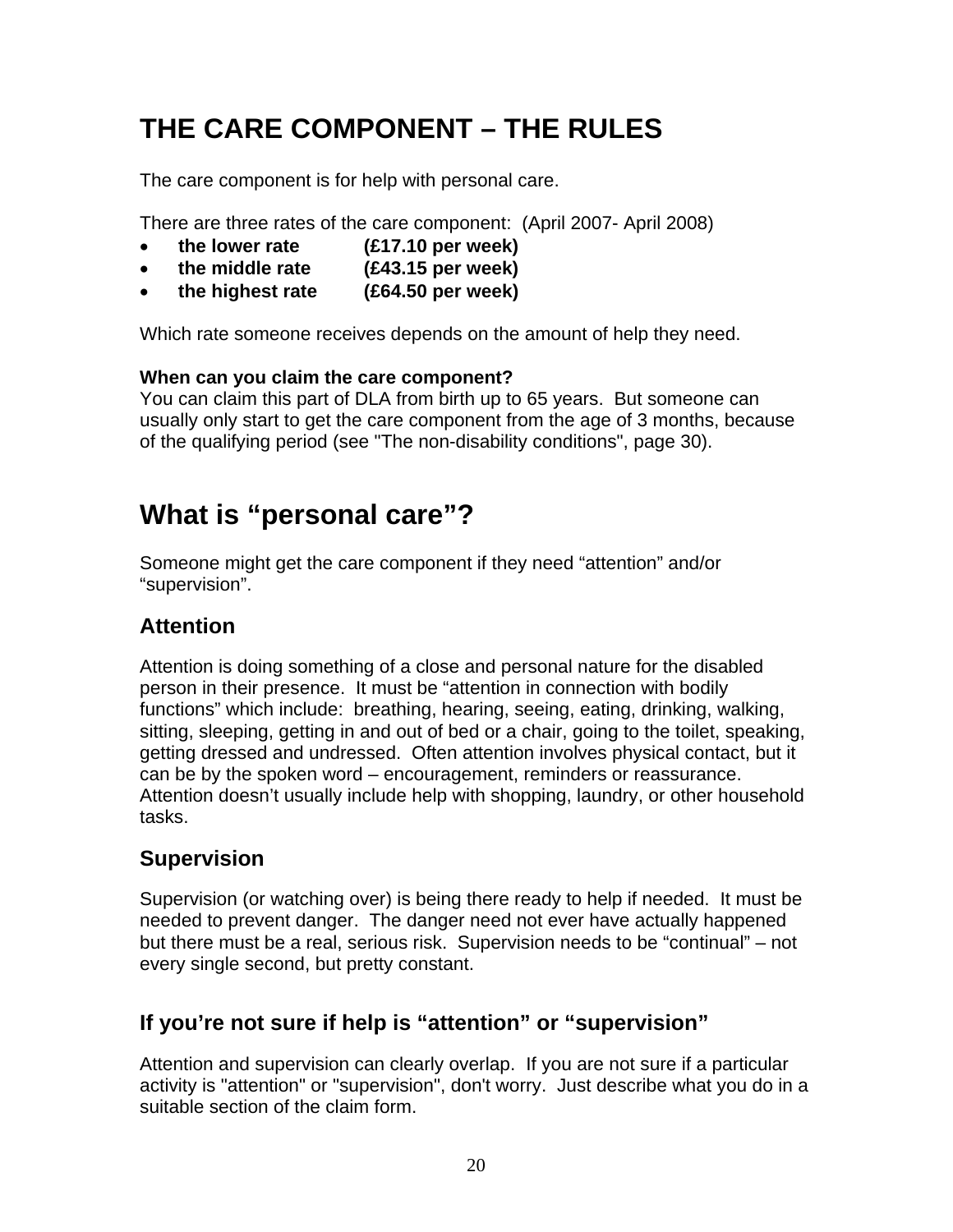### **What kinds of help don't count**

You may well need more money because the person you're claiming for can't use public transport, or needs so much help you can't work, but these do not help in getting DLA.

## **The different rates of the care component**

It is when help is needed, how often and how long for, which decides which rate an adult with Down's syndrome will get.

- They will get the lower rate if they need attention for about an hour during the day or they can't prepare a cooked main meal for themselves.
- They will get the middle rate if they need attention or supervision during the day, or during the night.
- They will get the highest rate if they need attention or supervision during the day, and during the night.

## **The rules for the lower rate**

The person you're claiming for may get the lower rate if:

• They cannot prepare a cooked main meal for themselves if they had the ingredients

or

• they need "part time day care", that is, attention in connection with their "bodily functions" for a significant portion of the day

### **The cooking test**

The test is about cooking a fresh meal on a traditional cooker (not about heating something up in a microwave). It includes planning the meal, preparing vegetables and meat, using taps, using cooking utensils, using a cooker, lifting hot or heavy pans, being able to tell when food is cooked. It's a test about being able to do these activities, in theory – not about whether someone can or does actually cook. For an adult with Down's syndrome, difficulties in reading a recipe, or understanding the correct order to do things, or planning, would count. Or they might be at risk if they used a cooker, or hot water, without supervision.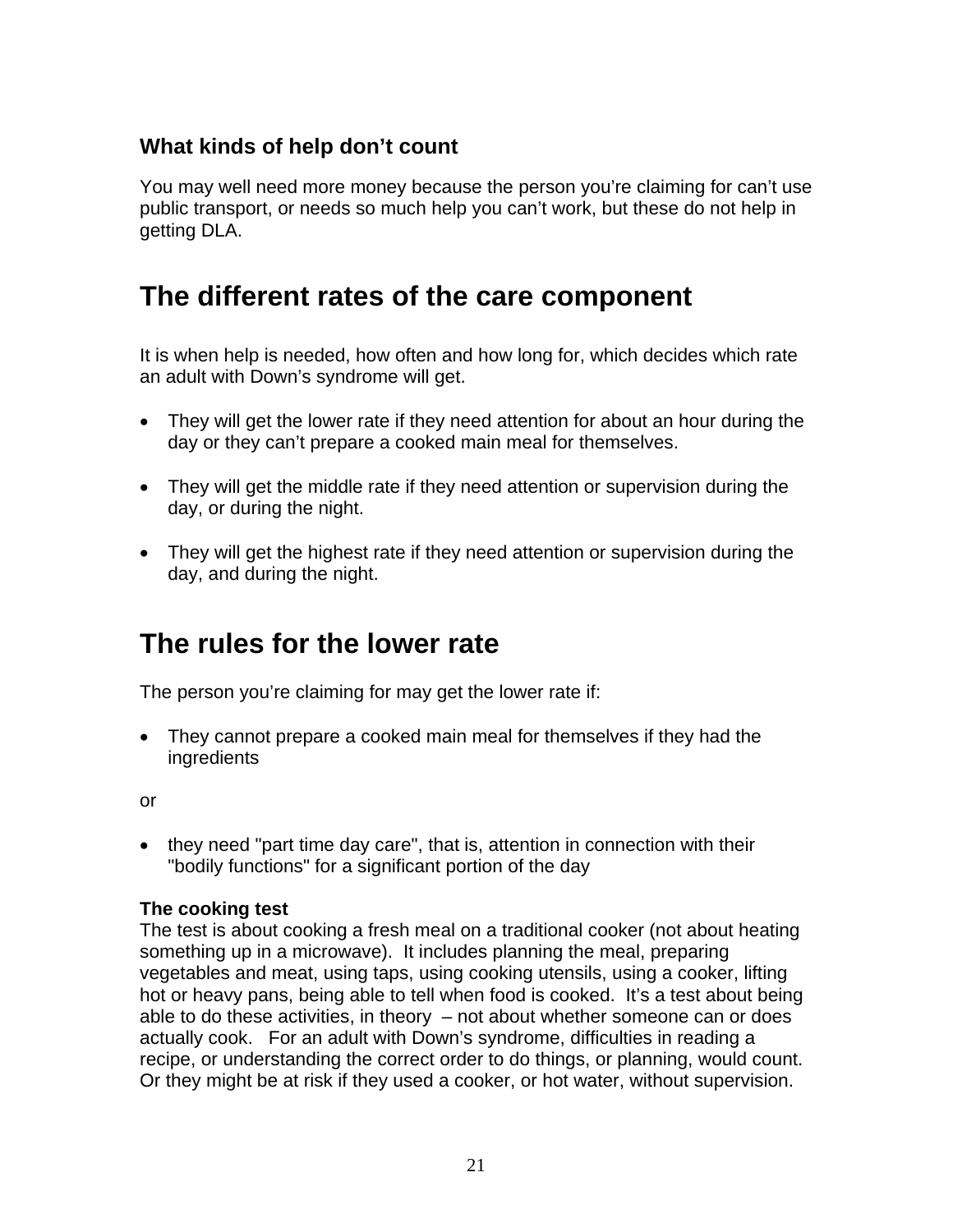#### **Part time day care**

A "significant portion of the day" is about an hour in total. The help might be given all at once, or at different times during the day. But if the person you're claiming for needs help throughout the day, they might qualify for the middle rate.

## **The rules for the middle rate**

The person you're claiming for may get the middle rate if they need attention and/or supervision **either** during the day, **or** during the night.

### **The day time conditions**

• they need frequent attention throughout the day in connection with their "bodily functions"

and/or

• they need continual supervision throughout the day in order to avoid substantial danger to themselves or others.

They only need to meet **one** of the daytime conditions to get the middle rate.

#### **Frequent attention throughout the day**

"Frequent" means more than once or twice, and "throughout the day" means exactly what it says, that the help needed spread out at intervals through the whole day. There can be gaps in the day when they don't need help but the pattern must be over the whole day. This is why it is so important to include all the help needed, since the DWP look at how often help is needed, as well as what kind of help it is.

Help can be prompting, reminding and encouragement, as well as actual handson help. For example, your child might now be independent in washing and dressing routines, but might need constant reminding about personal hygiene and appropriate clothes.

Different kinds of help are "added together". For example, time spent checking your child's bathing and dressing in the morning **AND** help with dressing appropriately for the weather when going out during the day **AND** the help they need to participate in social and leisure activities in the evening are added together to meet the "frequent attention" condition.

Remember, it is the help needed by the adult with Down's syndrome that's important. Who gives the help is not. So think about help they need during the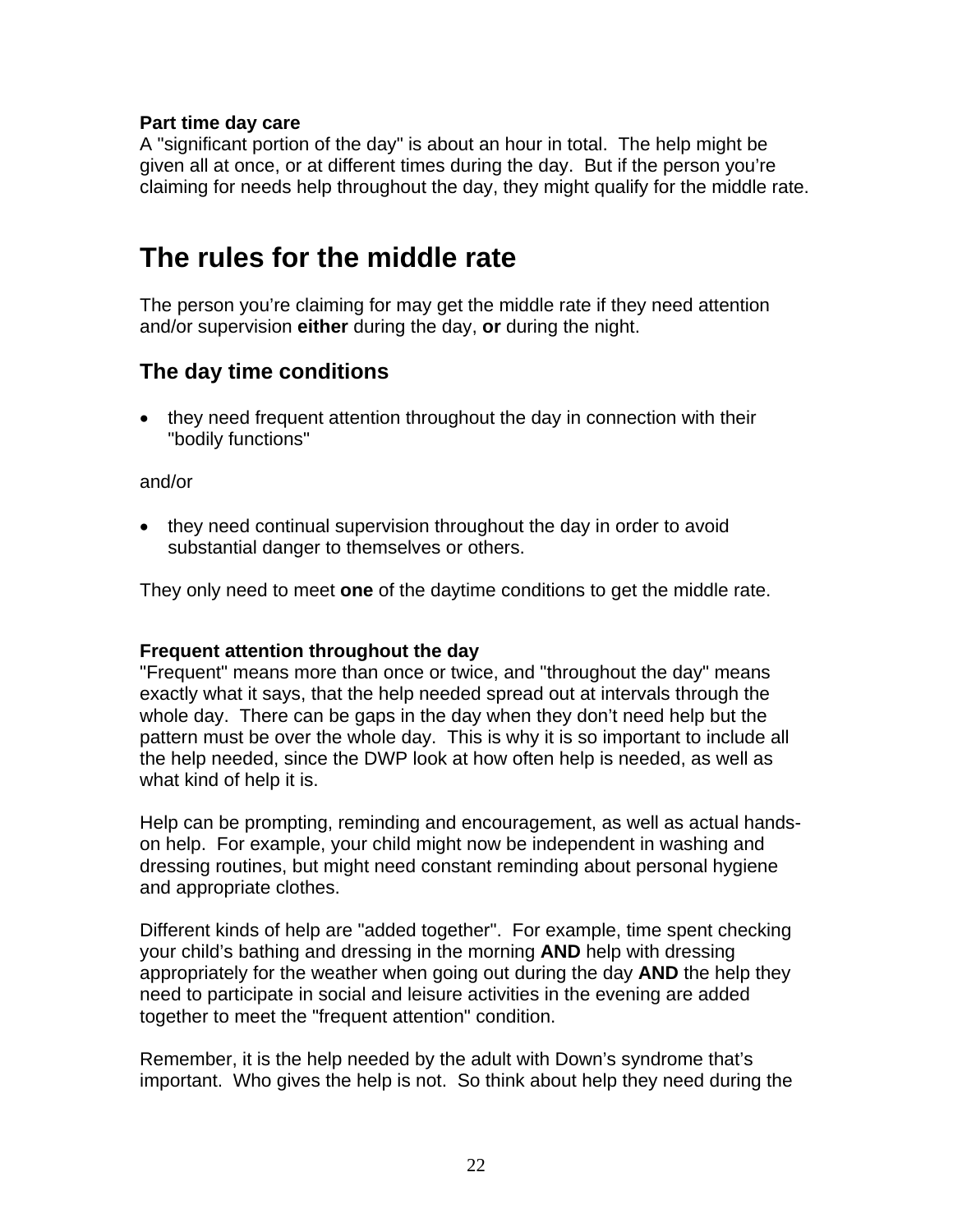day if they're not at home (at school or college or work) as well as the help you give at home.

#### **Continual supervision**

Many people with Down's syndrome will need supervision because of their learning disability. What risks would they face if they were left on their own – at home, on the street? Are they able to cope with the unexpected? How good is their judgement about time? Can they keep to a daily routine without reminders? Would they be vulnerable to danger from other people? Can they cope with common household dangers – hot water, the cooker, ironing? Have you set up a routine so they can be as independent as possible? But what if this routine was changed? You may be so used to the supervision you give that you don't notice any more.

### **The night time conditions**

• they need prolonged or repeated attention in connection with their "bodily" functions" at night

and/or

• they need another person to be awake for a prolonged period, or at frequent intervals, to watch over them in order to avoid substantial danger to them or others.

They only need to meet **one** of the night time conditions to get the middle rate.

#### **Prolonged or repeated attention at night**

"Night" is after the whole household has shut down. It starts from when you and other adults in the household have gone to bed and the household closes down for the night.

"Attention" means the same as for the day-time conditions. Remember it includes soothing someone back to sleep. Prolonged attention is taken to be 20 minutes or more. Repeated attention is twice or more.

You don't have to give this help every night. It just has to be "more likely than not" that you will have to get up, whether once for a "prolonged" period, or twice or more. In practice, it appears that the DWP considers that it is not enough if you say you get up 3 nights out of the seven, or one week out of four. For example, if your daughter needs help at night during her menstrual period, but not at other times, this would not be enough to qualify.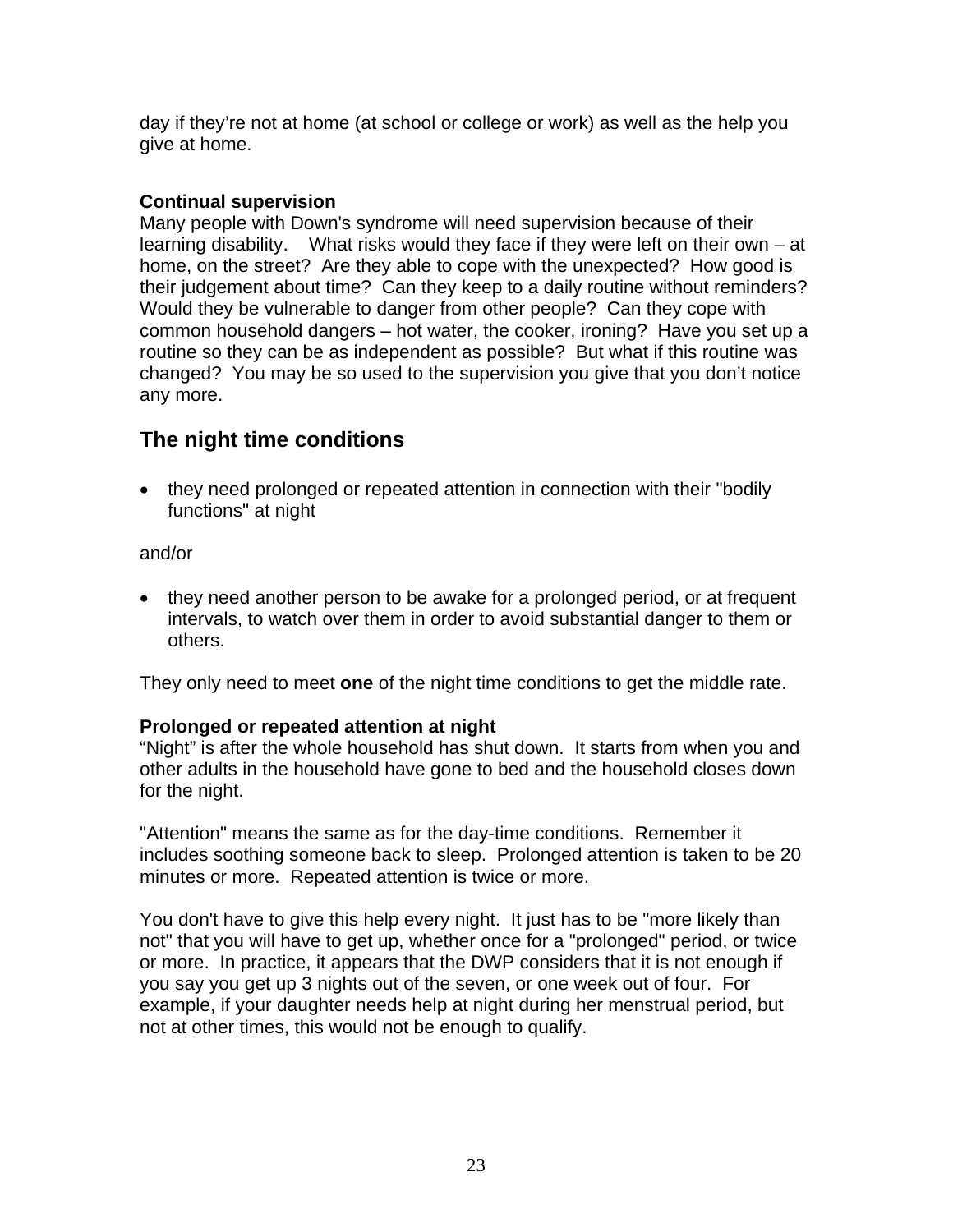#### **"Watching over"**

This is similar to the day-time condition of "continual supervision". "Watching over" includes both getting up and checking on someone, and simply being awake and listening out. It has to be either "prolonged" - 20 minutes or more - or "frequent" - at least 3 times. You have to be awake – just being asleep in the house isn't enough.

The reason for someone needing "watching over" has to be because otherwise they would be at risk in some way. The danger need not ever have actually happened, though you need to explain why you think it might.

Obviously, "attention" and "watching over" during the night could well overlap. If you feel that in your case they do, it is probably best simply to describe what you do, paying particular attention to how often, and how long for, and not try to separate "attention" from "watching over".

Remember, to get the middle rate, the person you're claiming for has to meet one of the daytime conditions **or** one of the night time conditions.

## **The rules for the highest rate**

The person you're claiming for will get the highest rate if they need attention and/or supervision **both** during the day **and** during the night.

In other words, they qualify for the highest rate if they satisfy one of the day time conditions **and** one of the night time conditions. The conditions are exactly the same as for the middle rate.

For example, they could need continual supervision during the day, and need "frequent attention" at night.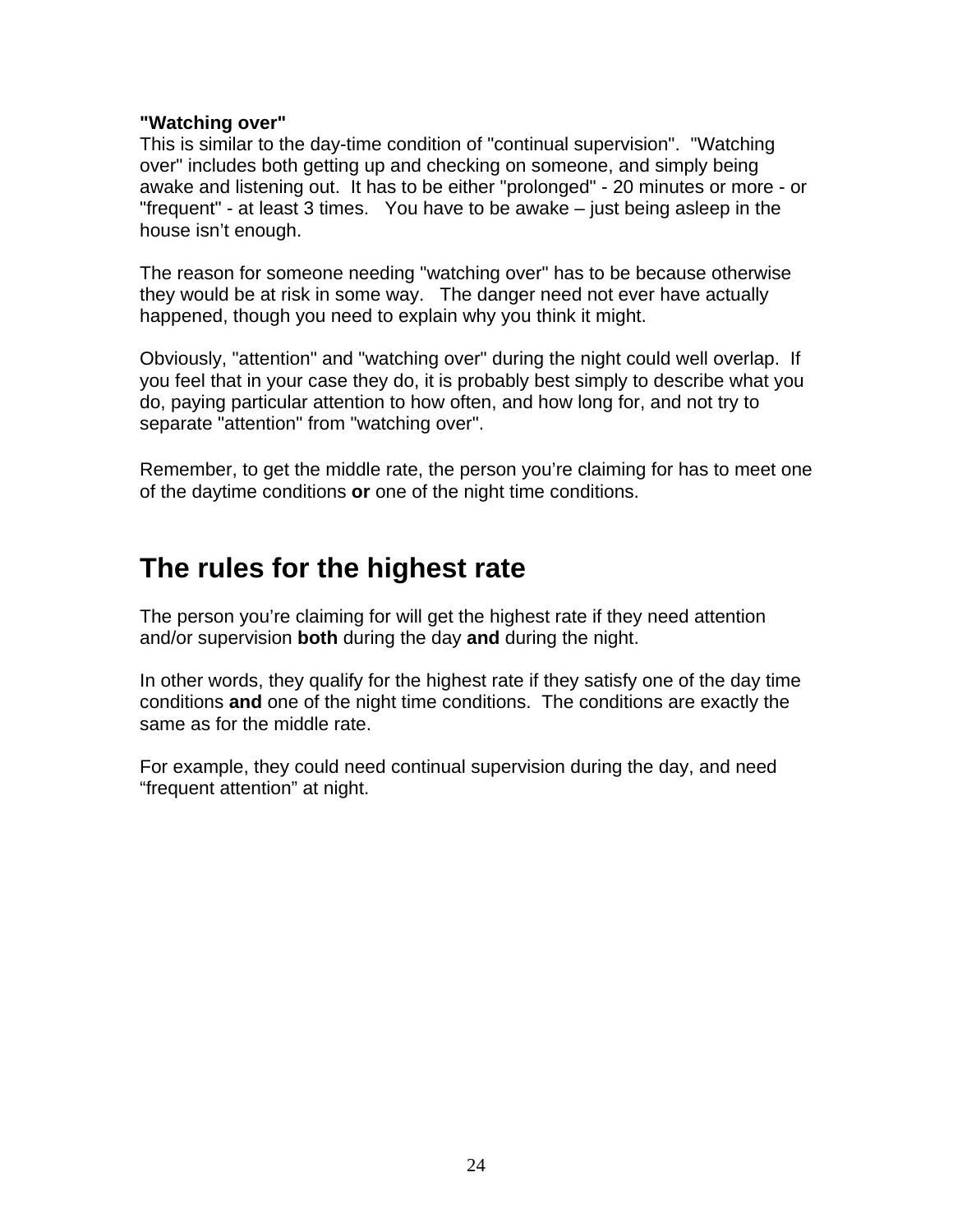# **THE CARE COMPONENT - FILLING IN THE FORM**

### **The "time" questions**

The questions "How long do you need help each time?", "How many days a week", and "How many times a day?" can be very difficult to answer, especially if it varies from day to day.

- You can give an average.
- You can give a range of times, for example, "it can be 5 minutes, but more often it takes 20-30 minutes…."
- For help with supervision, or communication, you may want to put "all the time."
- The person you're claiming for may only have a bath three times a week. But if they would need help every time they had a bath, put 7 days a week.

# **Moving about indoors**

Some adults with Down's syndrome may have problems moving around indoors - for example, using the stairs, or getting in or out of the bath - because of poor balance and co-ordination, or a heart or lung problem. Some people with Down's syndrome may use a wheelchair indoors.

Remember, help includes prompting and encouragement, as well as physical help.

## **Getting out of bed in the morning and into bed at night**

Probably not many people with Down's syndrome will need physical help getting in and out of bed. But if they need reminding or encouragement, rather than physical help, tick "yes".

It's more likely that they may need reminding or encouragement to get up or go to bed. It may be that they are not very good at telling the time. Or they may want to get up and be active during the night, not realising most people are asleep. Perhaps they like keeping to a very set routine at bedtime that involves someone else being with them and get anxious or upset if it's not followed.

Remember, help includes reminders and encouragement.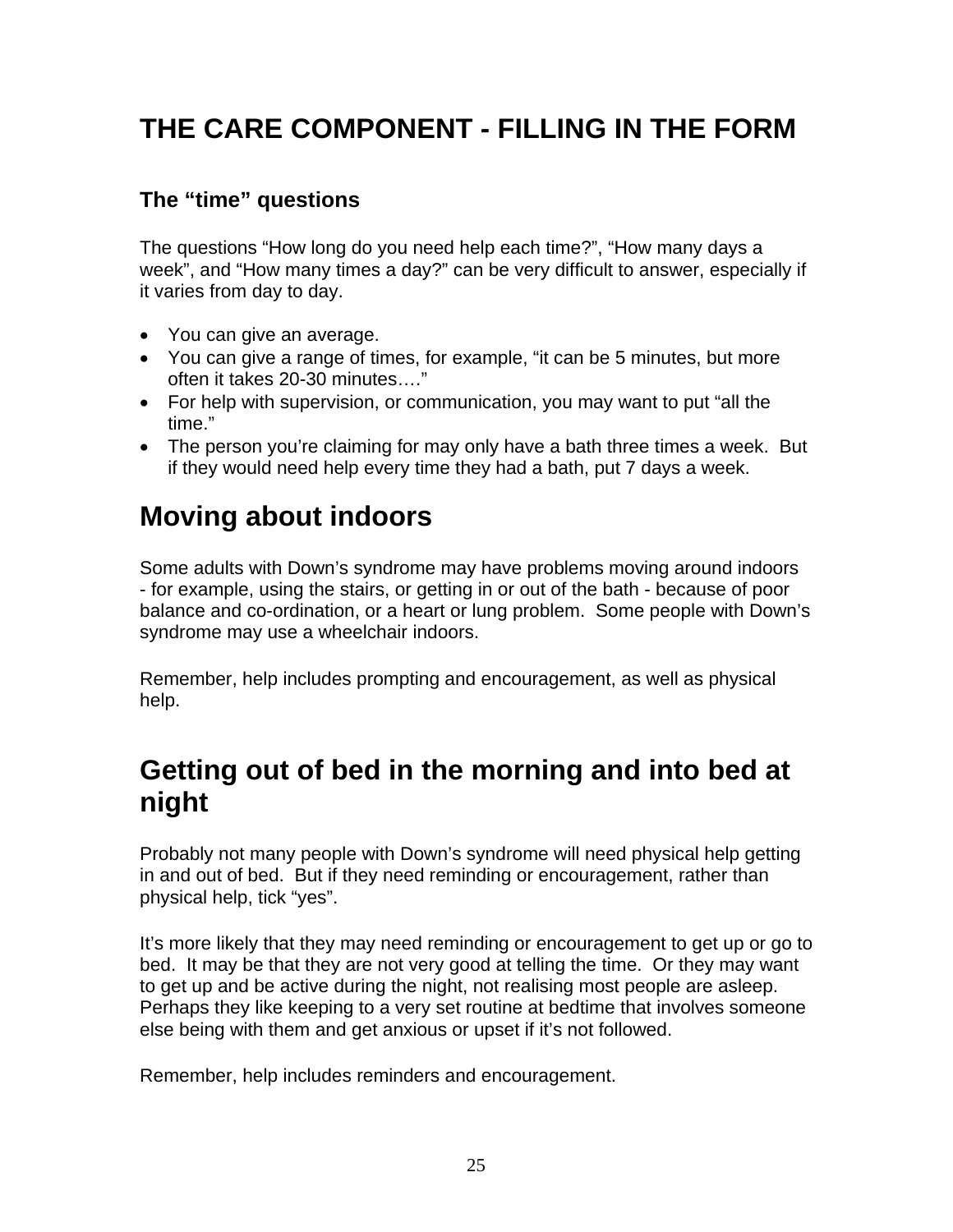## **When you are in bed**

This question is about attention or watching over that is needed at night.

Most of the examples given on the form are about physical help. But attention can also include reassurance if someone wakes up, or helping someone go back to sleep.

If the person you're claiming for needs help at night with having a drink or a snack, or with coping with their toilet needs, mention it here, but you can put details on other pages as well.

# **Help with your toilet needs**

Remember, help includes reminding or prompting someone to use the toilet, and checking that they have cleaned themselves.

## **Washing, bathing and looking after your appearance**

Remember, help includes coping with shaving, and coping with menstrual periods. And it includes prompting, reminders and encouragement.

## **Getting dressed or undressed**

Remember, help includes prompting and reminding, for example, to wear clean clothes, or clothes that are suitable for the weather or the day's activities.

## **Preparing a cooked main meal for yourself**

### **Would you have problems because of your illness or disability if you prepared a cooked main meal for yourself?**

Why would the person you're claiming for have problems cooking a meal? Could they read a recipe? Would they get confused about where they were up to, and what to do next? Could they safely use hot pans and the cooker? Could they plan so different parts of the meal were ready at the same time? Could they tell if food was cooked?

### **How many days a week would you have these problems?**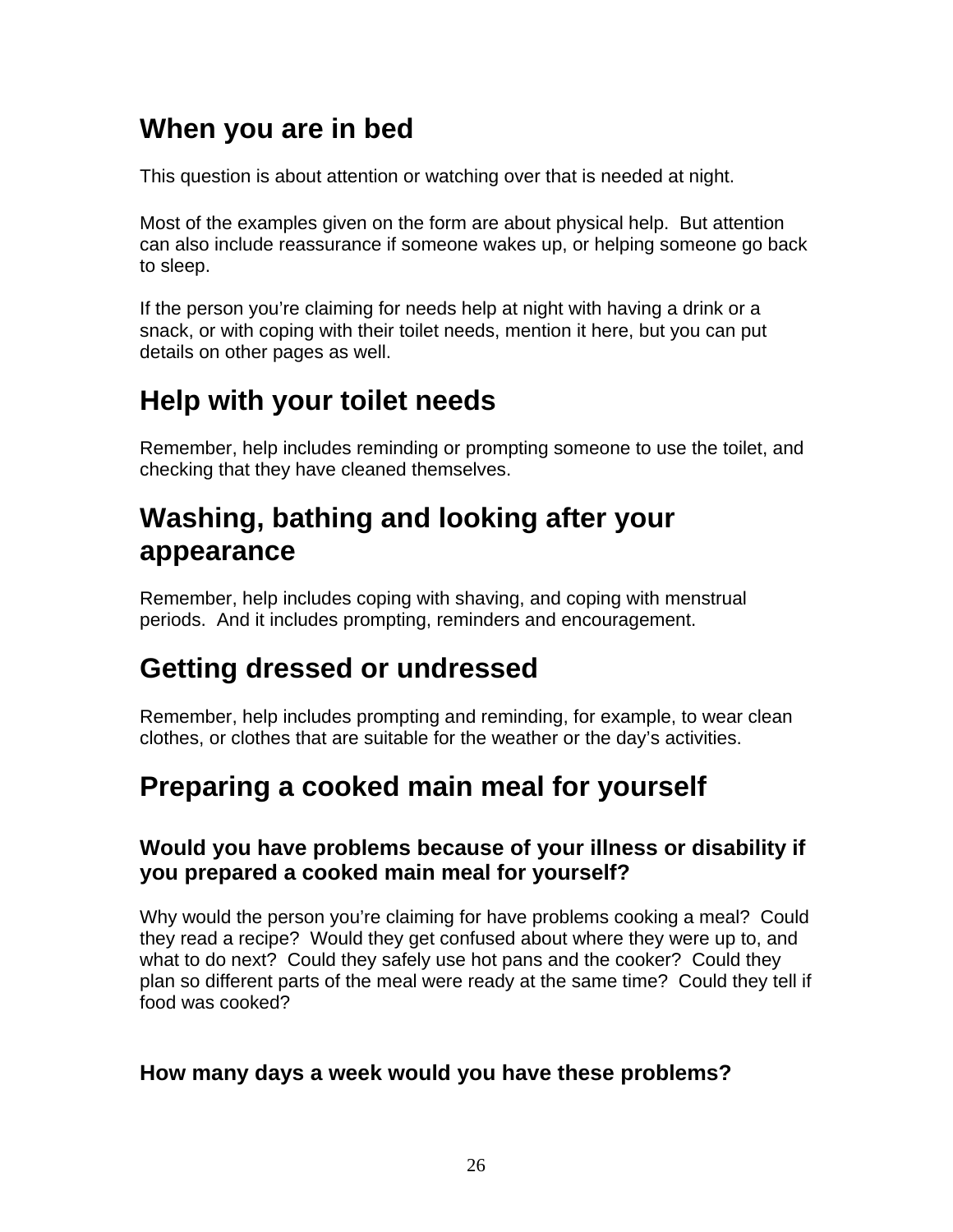Remember, it's not asking how often the adult with Down's syndrome actually cooks. If they would have problems whenever they cooked, put "7 days".

# **At mealtimes**

The person you're claiming for probably won't need physical help with eating and drinking. But they may need prompting and reminding to eat regularly and keep to a routine. Remember to explain if they need any help with drinks or snacks during the night.

# **Help with medical treatment**

Most people with Down's syndrome won't be on regular medical treatment but some will be. If they need any help with taking medication, or anything else, give details here.

## **Someone keeping an eye on you**

It is important to answer this question in detail. Many adults with Down's syndrome will get DLA because they need "continual supervision to avoid substantial danger to themselves or others" (see pages 20 and 23).

Why does the person you're claiming for need supervision? What might happen if they were left on their own? How would they be at risk? Would they keep to a daily routine without prompting and reminders? How well can they tell the time? How well can they plan their activities on their own? Could they cope with the unexpected? Can they cope with common household dangers – hot water, the cooker, the iron? Would they become confused or anxious? Do they need someone to explain what's happening, if they are in an unfamiliar situation? What about outside the home – how good is their understanding and speech? Would they be vulnerable to being taken advantage of? What about road safety?

It's important to think about how long they need supervision for – it has to be "continual" to count for getting DLA.

Remember, you have to be awake to count as "watching over" someone at night.

# **Dizzy spells, blackouts, fits, seizures or something like this**

Most people with Down's syndrome won't be affected by blackouts, etc.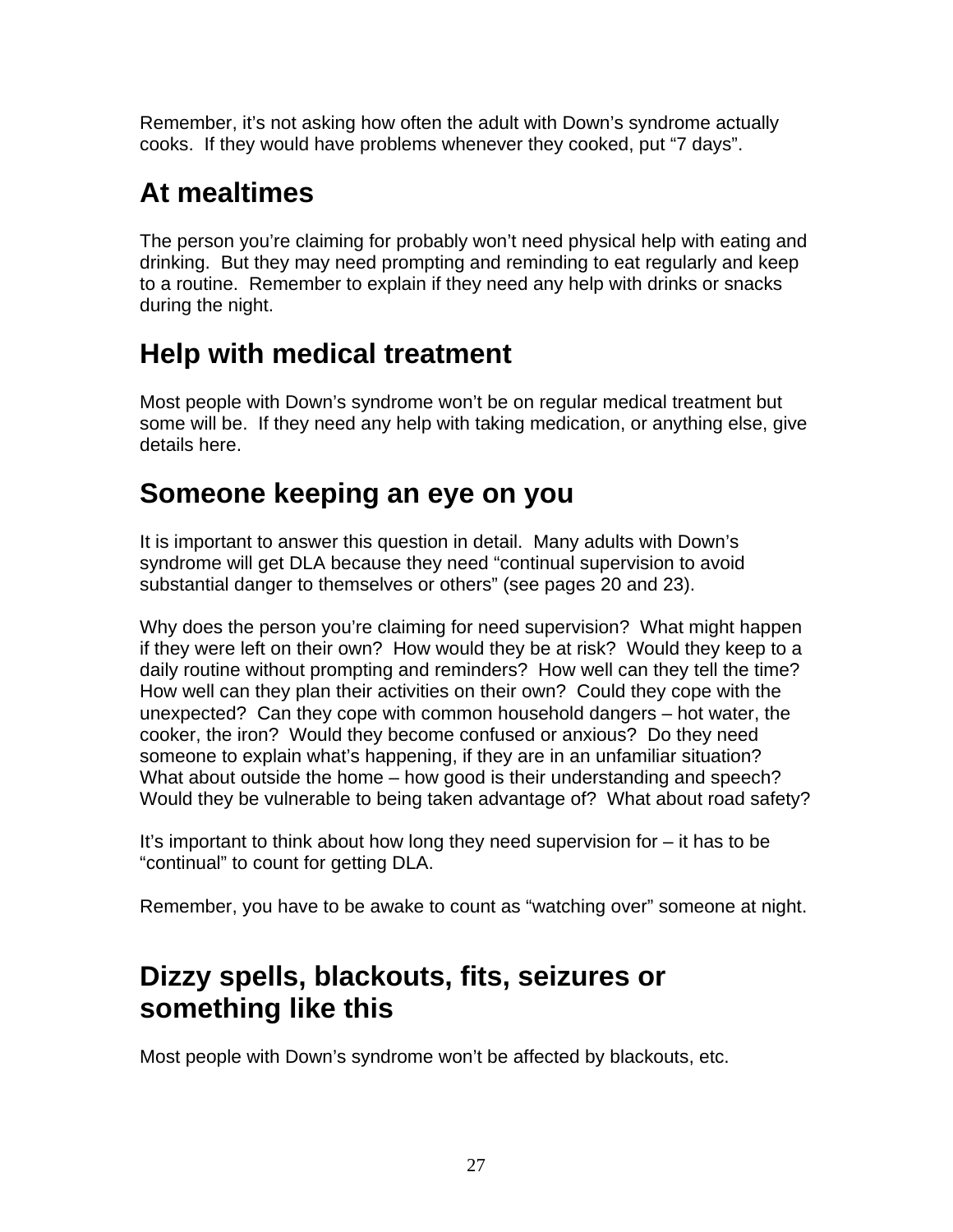## **The way you feel because of your mental health**

Some adults with Down's syndrome (like other people) will experience depression and anxiety. This may happen as they find they are treated differently, or see brothers, sisters and friends having different life experiences. Some people with Down's syndrome have autism as well. Give details here, if the person you're claiming for experiences unusual sadness or anxiety or frustration.

## **Communicating with other people**

Many people with Down's syndrome will have some problems with communicating. Their speech may not be clear. Or they may have difficulty understanding other people. It may be hard for them to speak to or to understand people they don't know well. Do they need someone to explain what's happening, if they are in an unfamiliar situation? They may also have problems reading letters or dealing with forms, and need someone to help them.

If the person you're claiming for has a lot of difficulty with communicating, you may want to put "all the time" in answer to "How long do you need help each time?" Otherwise, try to think about their daily life – how often do they need help on an average day? You may be so used to giving them help you don't notice it any more.

## **Help you need when you go out during the day or in the evening**

The person you're claiming for may need help with social and leisure activities, both at home and when they go out. This help counts towards getting DLA. They may need help with planning what they're going to do, organising meeting up with other people, getting there (if it's outside the home), and help during the actual activity.

## **More about the way your illnesses or disabilities affect you**

There is space here to put anything else you want to say. You could write a summary of the information you've put on the form. Or you could use the space here to give more details about the person with Down's syndrome, such as giving examples of what happens in their daily life.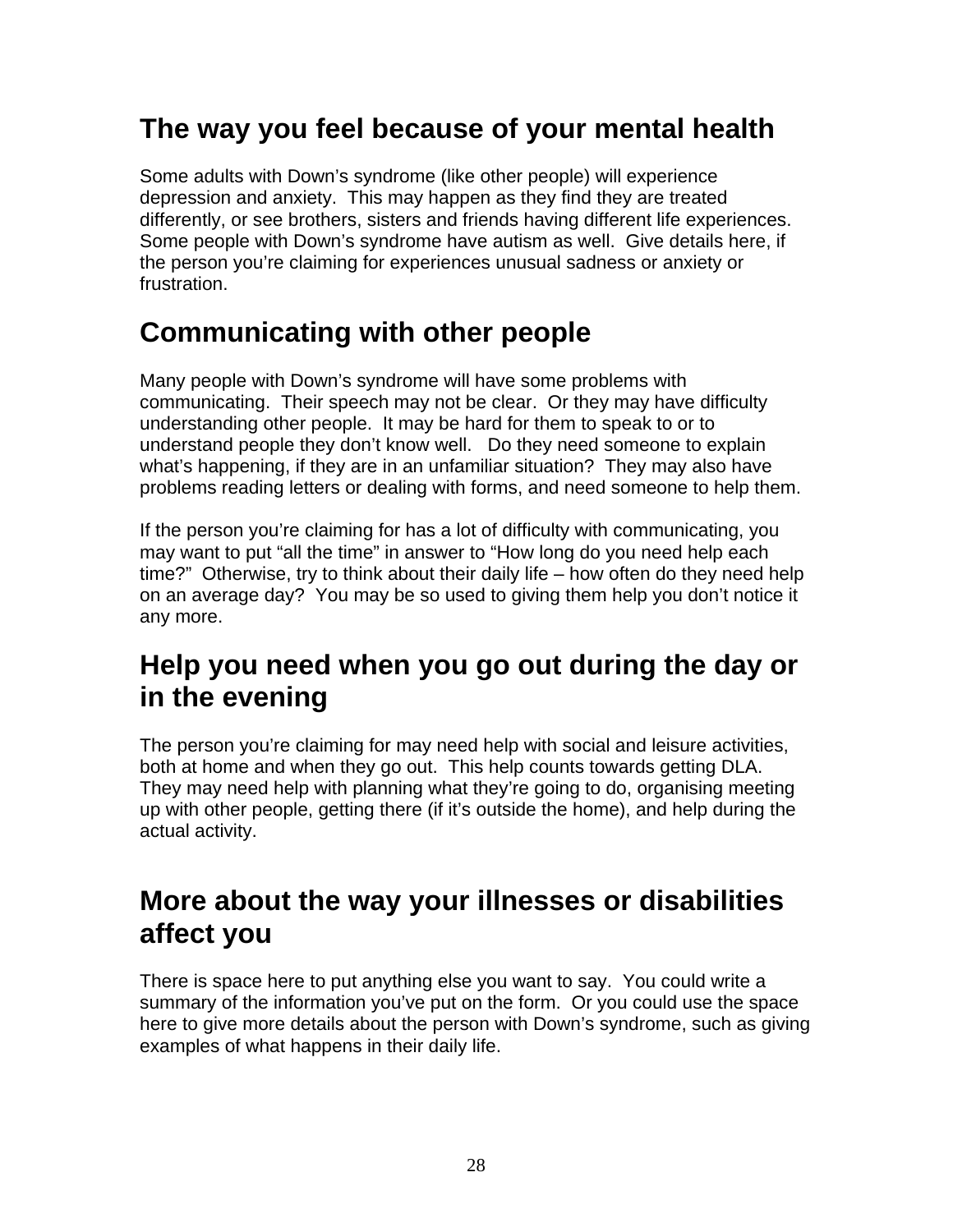**Remember to keep a copy of your completed form.**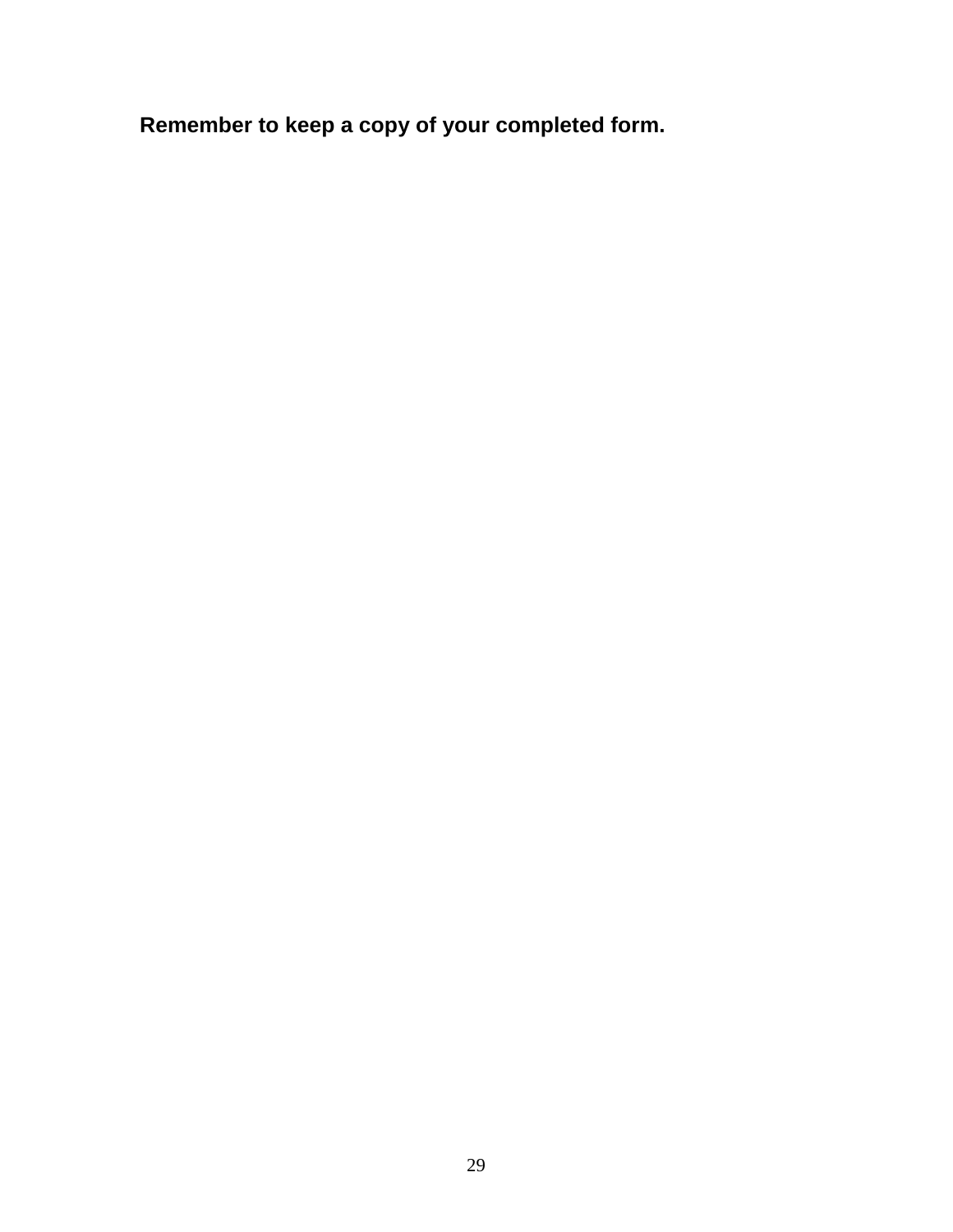# **OTHER USEFUL INFORMATION ABOUT DLA**

## **The non-disability conditions**

**These apply to both the care component and the mobility component.** 

### **1. The "residence conditions"**

To get DLA, someone has to be

- ordinarily resident in Great Britain **AND**
- present in Great Britain (but they can be away temporarily for up to 26 weeks) **AND**
- have been present in Great Britain for a total of 26 weeks in the past 12 months (babies less than 6 months old need only to have been present for 13 weeks out of the past 26 weeks).

### **2. The qualifying periods**

Someone has to have already satisfied one of the disability conditions for at least 3 months to get DLA. They also have to be likely to satisfy one of the disability conditions for the next 6 months.

So you have to wait 3 months from when someone's needs increase, before they can start to get a higher level of DLA.

### **The special rules**

You may notice that there is information in the DLA claim pack about "special rules". These are for people who are terminally ill, that is, they are expected to die within the next 6 months. The qualifying periods don't apply in these cases.

## **REVISIONS, SUPERCESSIONS AND APPEALS**

## **What to do if you are unhappy with a decision**

When you apply for DLA, you may not be happy with the DWP decision.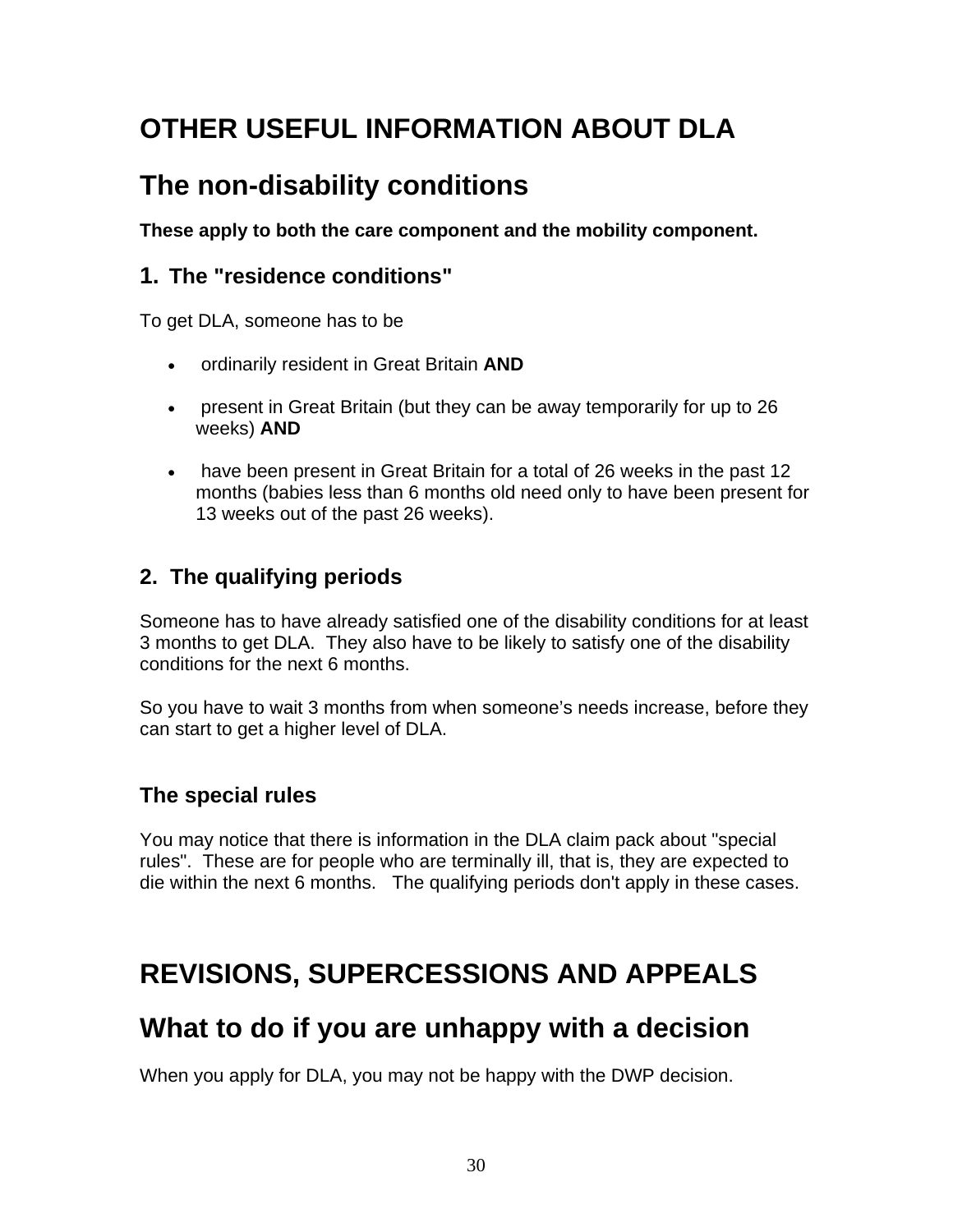- The person you're claiming for may be refused completely
- They may be given a rate you are not happy with
- They may be given a limited award, for example, only for two years
- The award may start from a date which you feel is not right

If you want to get their benefit changed, you can ask for a revision, a supercession or an appeal. Or sometimes you may need to make a new claim.

#### **If I ask them to look at the benefit again, can I lose out?**

Yes, in theory. Often when you ask for a revision or a supercession, the DWP say you could lose the benefit you already have. This is possible, but in practice, we have not often known it to happen for people with Down's syndrome.

However, people's needs do change – for example, they could stop needing so much help at night and this could affect their DLA.

It can be difficult to know what to do, especially if you are refused benefit completely. Get advice. Contact Christina Katic or Helen Wild, the DSA Welfare benefits advisers on 0845 230 0372.

## **Revisions**

You can ask for a revision of the decision if you are unhappy with it for any reason, if you apply within **one month** of the decision. You can ask for a revision by phone, though it is usually sensible to follow up your request in writing. Sometimes revisions are called "reviews" or "re-considerations".

When you ask for a revision, the case will be looked at again, from the beginning, by a different person.

The decision maker does not have to consider any point you don't raise specifically. It is obviously sensible to include as much information as possible in your letter, repeating all the information you put on the claim form in your letter, as well as extra details. It can be helpful to set it out in the form of a diary, going through the day and night.

It is also useful to send supporting letters from health or education professionals who know the person you're claiming for.

If the decision maker thinks that they still do not have enough information, they may send you another form to fill in. It is very similar to the original claim form. Or they may request more information on certain points. You will be given **one month** to respond. If you don't contact them, DLA may be suspended. **It is important to get in touch with them within the time limit, even if you don't yet have the information they need.**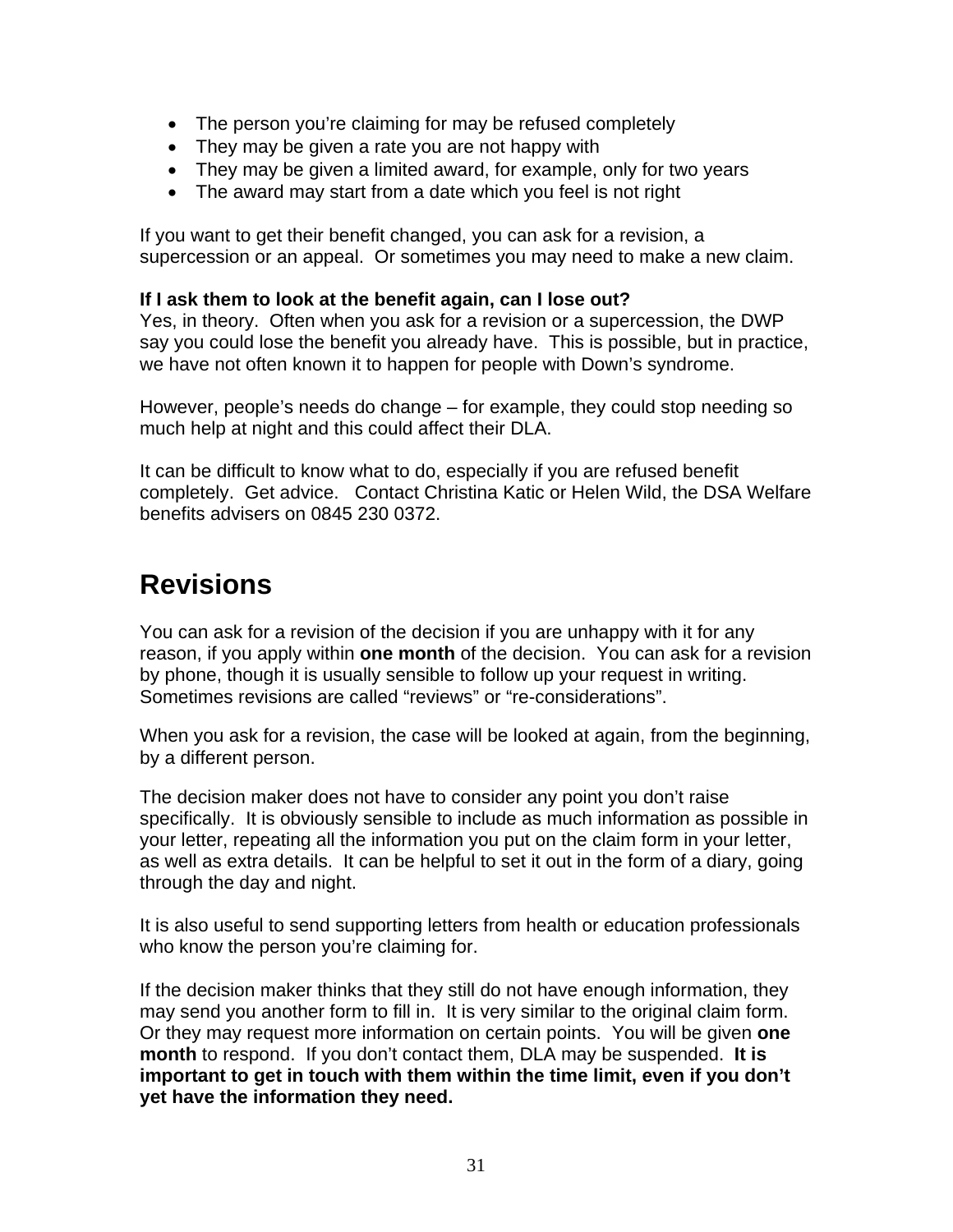# **Supersessions**

If it is more than **one month** after you have received a decision on DLA, and you are not happy with the benefit, you need to ask for a supersession. However, you can only get a supersession for certain reasons, such as the person's needs have increased, or you think the original decision was wrong. If you would like to know more about the grounds for a supersession, please contact Christina Katic or Helen Wild, the Welfare benefits advisers at the Down's Syndrome Association.

You will almost certainly have to fill in another form. They may also request more information on certain points after they get your form. You will be given **one month** to respond to this additional request. If you don't contact them, DLA may be suspended. **It is important to get in touch with them within the time limit, even if you don't yet have the information they need.** 

### **Backdating**

Both revisions and supersessions can take some time, 2-3 months or even longer, but if the decision is favourable to you, DLA should be backdated, at least to the date you asked for the revision or supersession, and possibly longer.

# **Appeals**

If you are not happy with a DLA decision, you have the right to appeal to a tribunal. Going to a hearing gives you the chance to put your case to someone face to face.

You can ask for an appeal within **one month** of the decision you are unhappy with. However, it is usually better to ask for a revision first, as appeals can take a long time (6-12 months). Then, if you are not happy with the revision, you can ask for an appeal within one month of that decision. You can also ask for an appeal if you are not happy with the outcome of a supersession.

If you want to go to appeal, **GET ADVICE – YOU MAY LOSE OUT IF YOU DON'T.** The process is complicated, and statistics show your chances of success are greater if you get advice from a welfare benefits agency.

Your local Citizen's Advice Bureau, or the Welfare Rights Unit or Advice Shop run by your local council, or your local MENCAP office, may be able to supply someone to help you. Or contact Christina Katic or Helen Wild, the Welfare benefits advisers at the Down's Syndrome Association.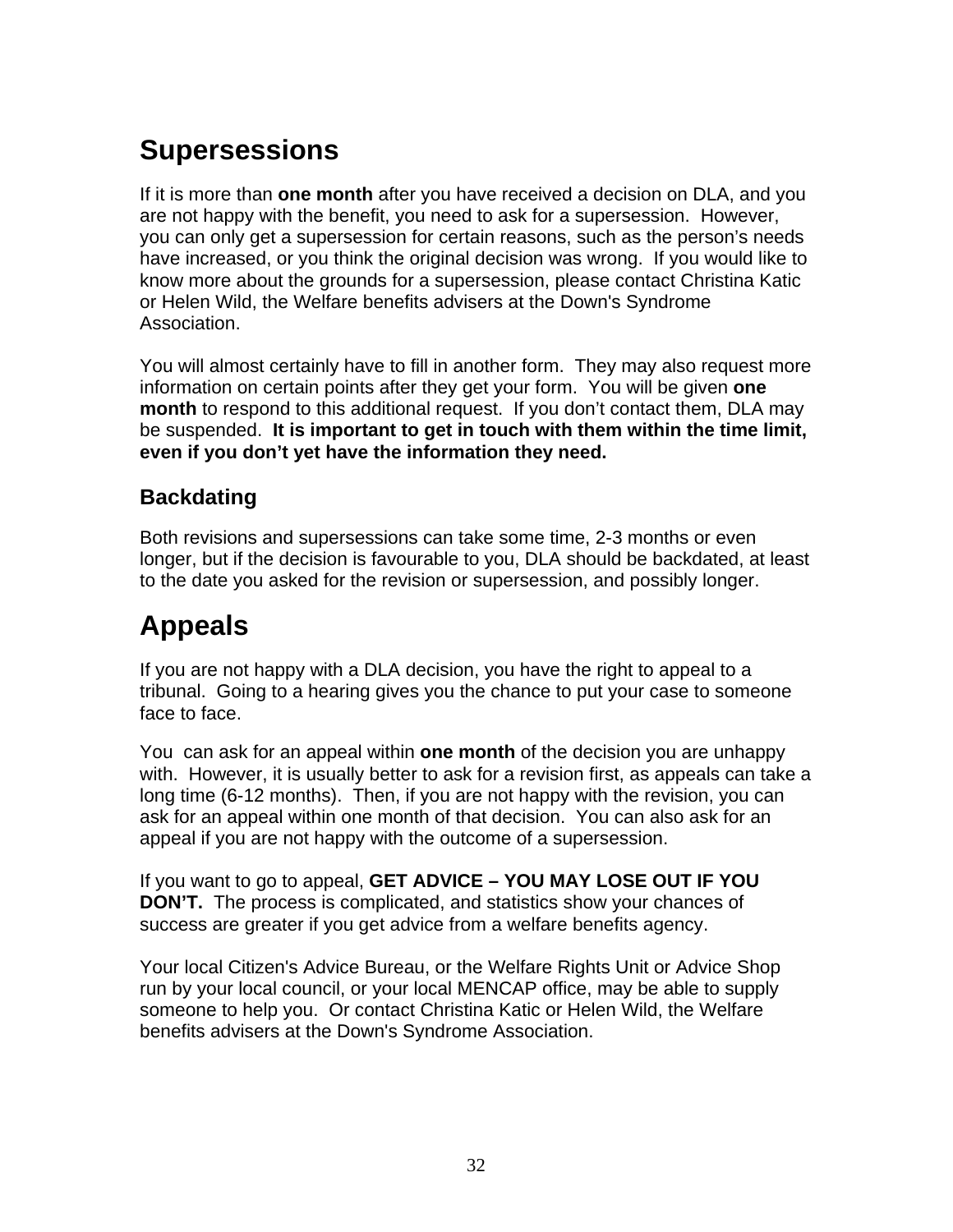# **LENGTH OF AWARD**

DLA is usually awarded for a fixed period. If someone gets both care and mobility for a fixed period, their awards will end on the same date. DLA can also be awarded for an "indefinite" period. This means it will continue unless the person's needs change.

After the age of 16, awards are usually given for several years, at least.

## **RENEWAL CLAIMS**

Most people are awarded DLA for a limited period. Forms should be sent to you automatically to make a renewal claim about 6 months before the end of the award. If you do not get forms, ring the DLA Unit and ask for some. **If you do not claim before the end of the award, benefit will not be backdated.** 

You must fill in the renewal claim form in detail, as if it were the first claim. The DWP does refuse or reduce benefit on some renewal claims if they do not get full information.

# **APPOINTEES**

While your child is young, the DWP will simply assume that you (as the parent or carer) will manage their benefits for them.

When they turn 16, you have to fill in a form and become an official "appointee". The DWP will then continue to deal with you on your child's behalf. As an appointee, you have the same responsibilities and duties as your child would have, if they were acting for themselves.

Becoming an appointee is usually just a formality. Sometimes the DWP want to visit and meet the young adult with Down's syndrome.

## **WHICH RATE OF DLA SHOULD SOMEONE WITH DOWN'S SYNDROME GET?**

It's impossible to say. Needs and abilities vary so widely. However, if someone is on the lower rate of the care component, get advice to check they're not missing out.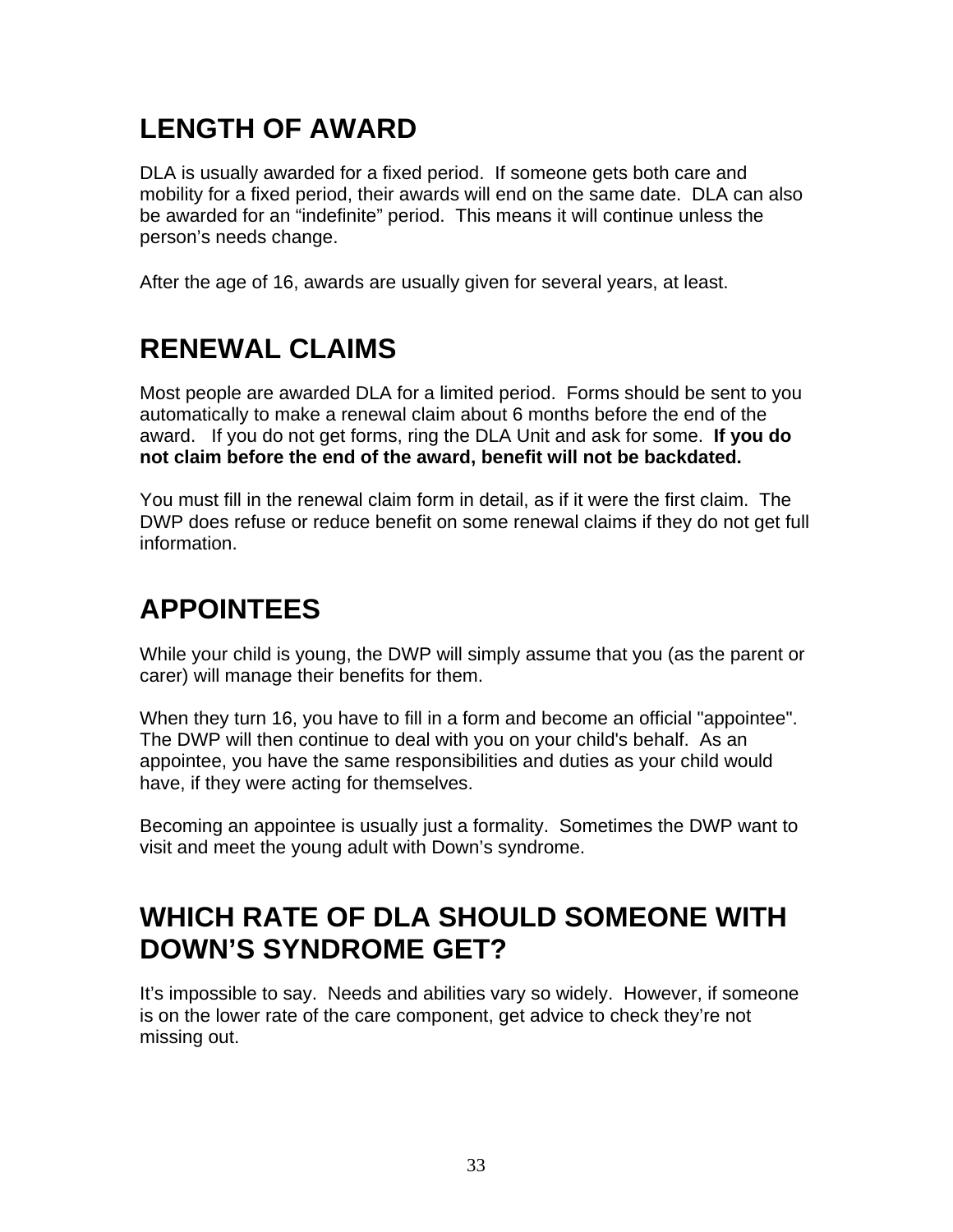# **DLA AND OTHER BENEFITS**

## **Carer's Allowance**

If the person you're claiming for gets the middle or higher rate of the care component, someone looking after them may be able to get another benefit, Carer's Allowance (formerly Invalid Care Allowance). CA is £48.65 per week (April 2007-April 2008).

You may get Carer's Allowance if:

- You are over 16
- you look after someone who is getting the middle or higher rate of the care component of DLA, for 35 hours or more a week
- you don't work and earn more than £87 a week (certain expenses are deducted from your earnings) or receive state retirement pension.
- you are not a student

If you are on Income Support or income-based Jobseeker's Allowance, you don't get the full amount of CA, but you will get some extra money included in your benefit (the carer's premium). However, CA is taken into account as income for other benefits. If you are receiving other benefits, check your situation before claiming CA.

**Apply for CA when you claim DLA. Then, even if your DLA claim takes a while to sort out, you can get CA backdated. They will simply not make a decision on your CA claim until the DLA claim is decided.** 

## **Means-tested benefits**

If you are getting means tested benefits, such as Income Support, income-based Jobseekers' Allowance, Housing Benefit, Council Tax Benefit, Child Tax Credit or Working Tax Credit, you may get some extra money included in your benefits while your child gets DLA, and still counts as a member of your household (that is, from 16 to 19 if they are still in education). Check with your local DWP office (for Income Support and Jobseeker's Allowance) or your local council (for Housing Benefit and Council Tax Benefit) or ring the Tax Credit Helpline on 0845 300 3900.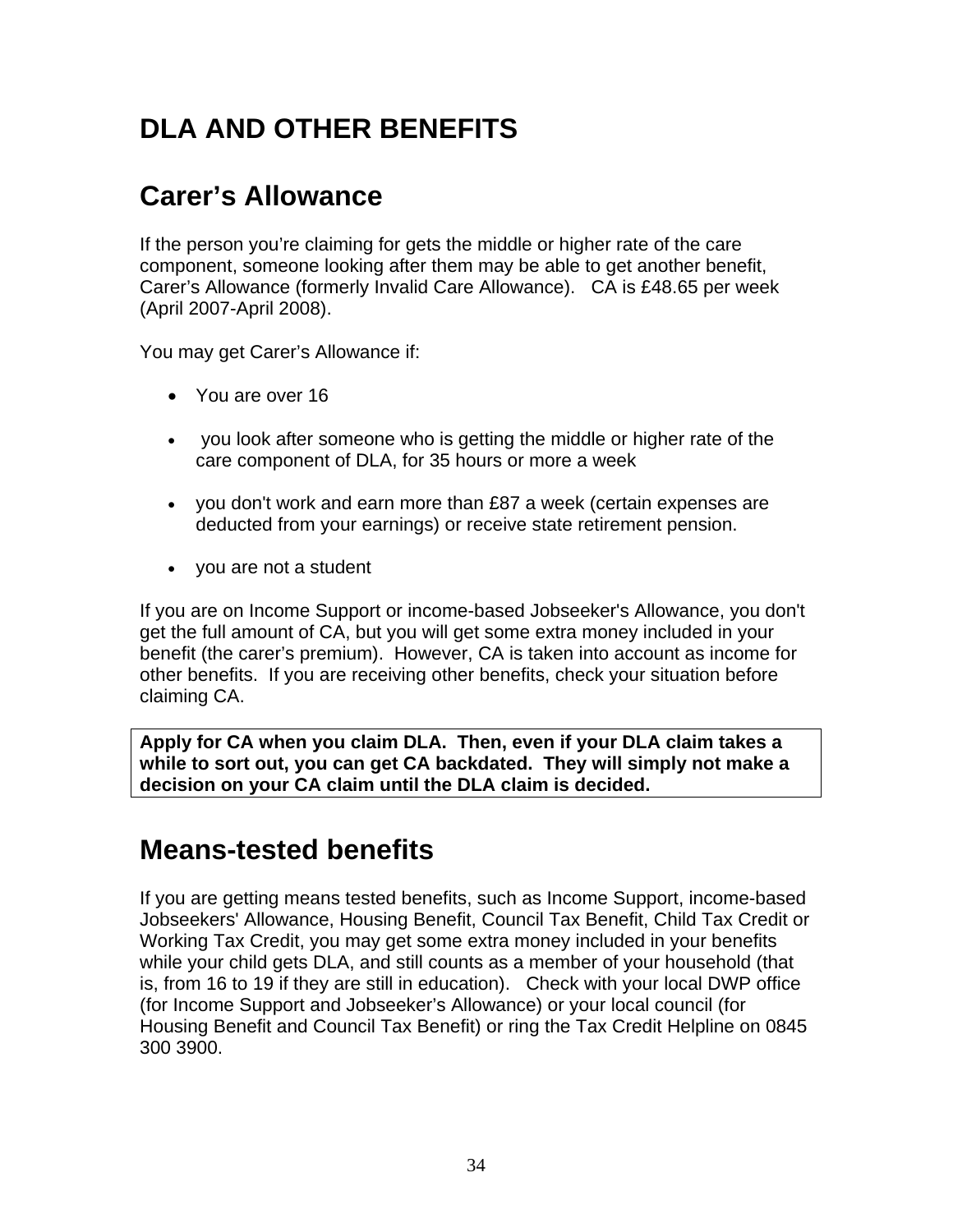Remember, if your child claims Incapacity Benefit and/or Income Support in their own right at 16, they stop counting as a dependent member of your household and the amount you get will change (see p 6 for more information).

# **Motability**

If the person you're claiming for gets the higher rate of the mobility component (for a period of 3 years or more), you can get a new or used car by hire purchase through the organisation Motability (address on page 36).

## **Road tax exemption**

If the person you're claiming for gets the higher rate of the mobility component, you will be sent forms to apply for exemption from road tax (vehicle excise duty). If the car is used mainly for the purposes of the person with Down's syndrome, then you don't have to pay road tax.

## **Blue Badge (this used to be the Orange Badge)**

The Blue Badge scheme is run by local councils (in England and Wales). A Blue Badge means you can park in some, but not all, parking restricted areas.

You may get an Blue Badge if your child is aged 2 or over and:

- they get the higher rate of the mobility component of DLA **OR**
- your council accepts that they have a "permanent and substantial disability which causes inability to walk or very considerable difficulty in walking".

So someone doesn't have to get the higher rate of the mobility component of DLA to get a Blue Badge. But it makes it much easier.

If you are refused, there is no formal right of appeal, but you could speak to a local councillor to see if they will change their mind.